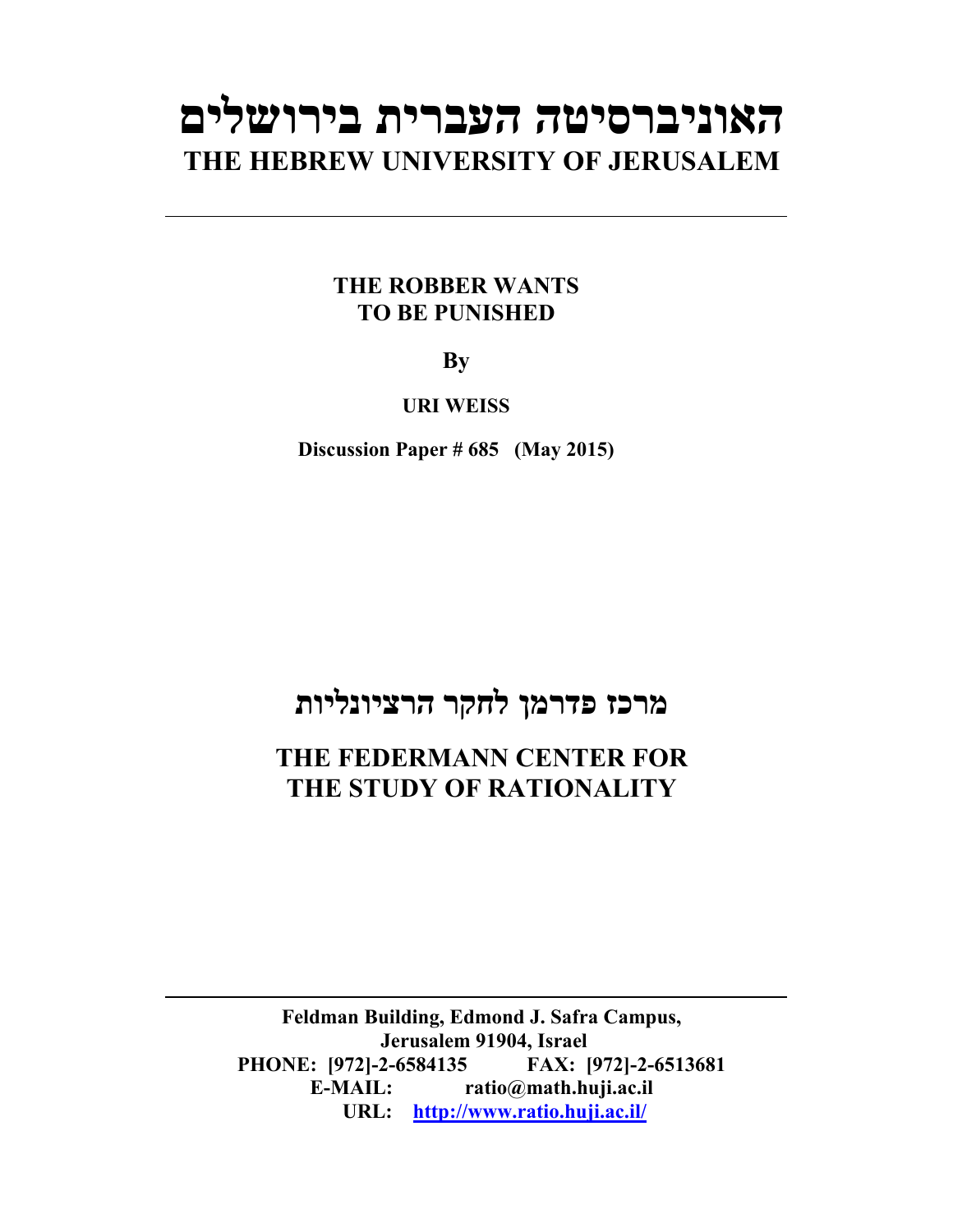## **THE ROBBER WANTS TO BE PUNISHED Uri Weiss**

#### **ABSTRACT**

It is a commonly held intuition that increasing punishment leads to less crime. Let's move our glance from the punishment for the crime itself to the punishment for the attempt to commit a crime, or to the punishment for the threat to carry it out. We'll argue that the greater the punishment for the attempt to rob, i.e. for the threat, "give me your money or else…", the greater the number of robberies and attempts there will be. The punishment for the threat makes the withdrawal from it more expensive for the criminal, making the relative cost of committing the crime lower. In other words, the punishment of the attempt turns the attempt into a commitment by the robber, while at the same time turning an incredible threat into a credible one. Therefore, the robber has a strong interest in a legal system that increases the punishment of the attempt.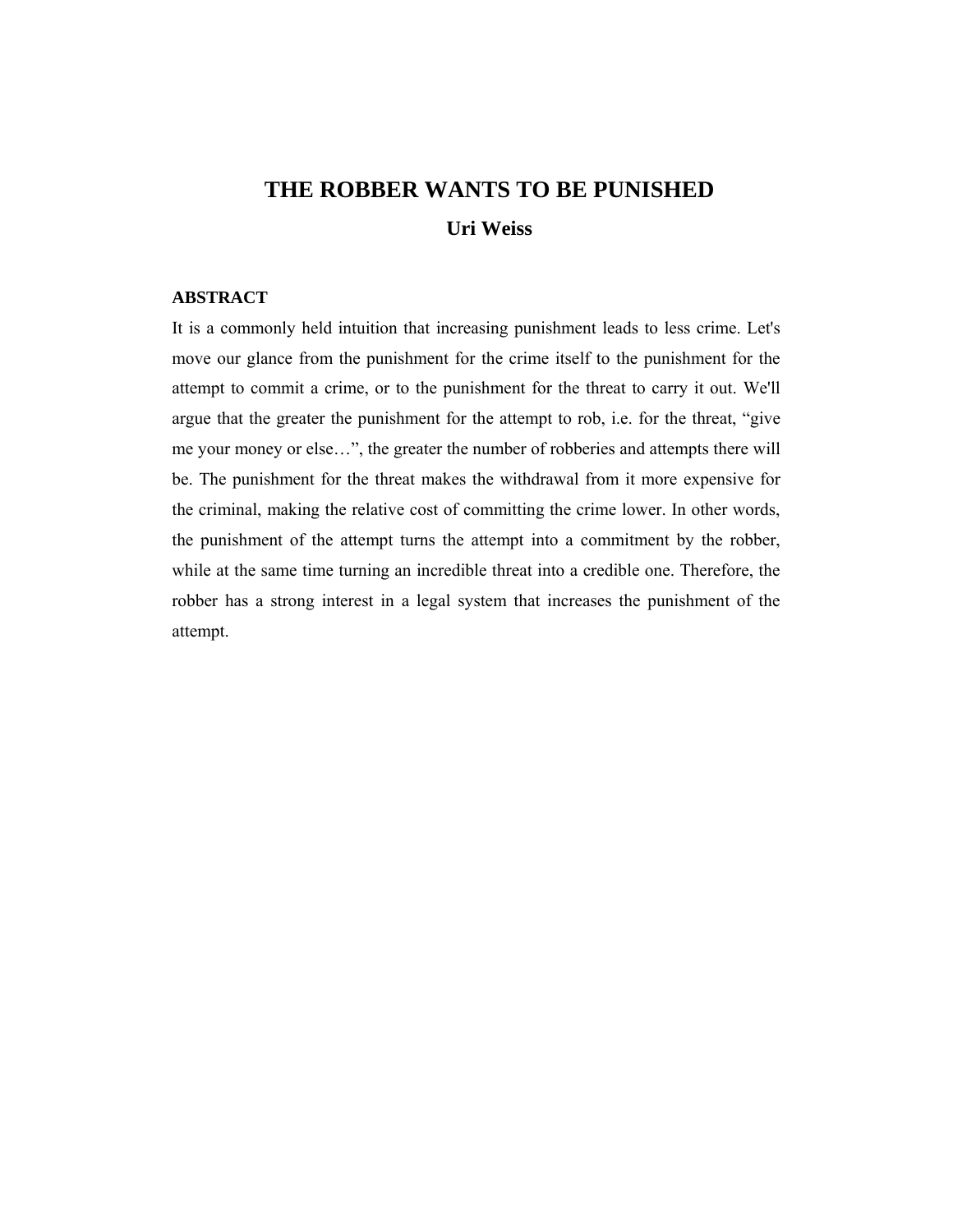## The Robber Wants to be Punished Uri Weiss $1^\circ$

#### **1. INTRODUCTION**

One of the main justifications for punishing people is deterrence. According to deterrence theory, it is just to punish, since more punishment leads to less crime. The claim that punishment leads to fewer crimes reflects a commonly held intuition. This intuition assumes that human beings are rational and do not wish to be punished. However, we will show that, surprisingly, when people are rational and seek to avoid punishment, then punishing them for threatening to commit a crime leads to more threats and more crimes, such as extortions, blackmails, incitement and robberies. At the civilian level, "punishing," i.e., imposing liability, e.g., for threatening to breach a contract or to bring frivolous suits will lead to more such threats and indeed to more breaches of contract and more frivolous suits. In international relations, sanctioning a nation for threatening to attack another nation will lead to more such threats and more attacks. In other words, in the case of threats, there is incentive reversal<sup>1</sup>: increasing the punishment for illegal threats leads to more threats. . The reason for this is that the punishment of the threat (which can be considered the same as the punishment of the attempt) lends credence to the threat. In other words, the punishment of the threat strengthens its validity.

Deterrence theory is used to justify the punishment of the threat. We will challenge this justification specifically and also the general claim that rational people who don't wish to be punished will always be less willing to commit a crime, and surely not more so, when the punishment is more severe. In short, we will challenge the generality of deterrence theory to justify punishments. To see this, we will

 $^{\circ}$  Dr. Uri Weiss, The Hebrew University,  $uriv10@gmail.com$ . This paper is part of my Doctoral</u> Dissertation: "Issues in Law and Game Theory", that was written under the supervision of Professor Robert J. Aumann and Professor Ehud Guttel. My gratitude is extended to them for their help, which has improved this paper significantly. I also wish to thank Joseph Agassi, Kenneth Arrow, Omri Ben-Shahar, Mike Borns, Shai Dothan, Ezra Einy, Osnat Jacobi, Alon Harel, Gil Kalai, Eric Maskin, Ariel Porat, Muli Safra, Alexander Stremitzer, Doron Teichman, Omri Yadlin and Eyal Winter for our conversations about this article. In addition, I wish to thank the participants at 2008 The Israeli Law and Economics Conference in Tel Aviv University, 2009 Stony Brook Game Theory Festival, Bonn University Law and Economics Workshop, The Hebrew University Law and Economics Workshop, The Hebrew University Criminal Law Workshop and The Center for The Study of Rationality annual retreat (2010) for their remarks.

<sup>&</sup>lt;sup>1</sup> This term was coined by Winter (2009).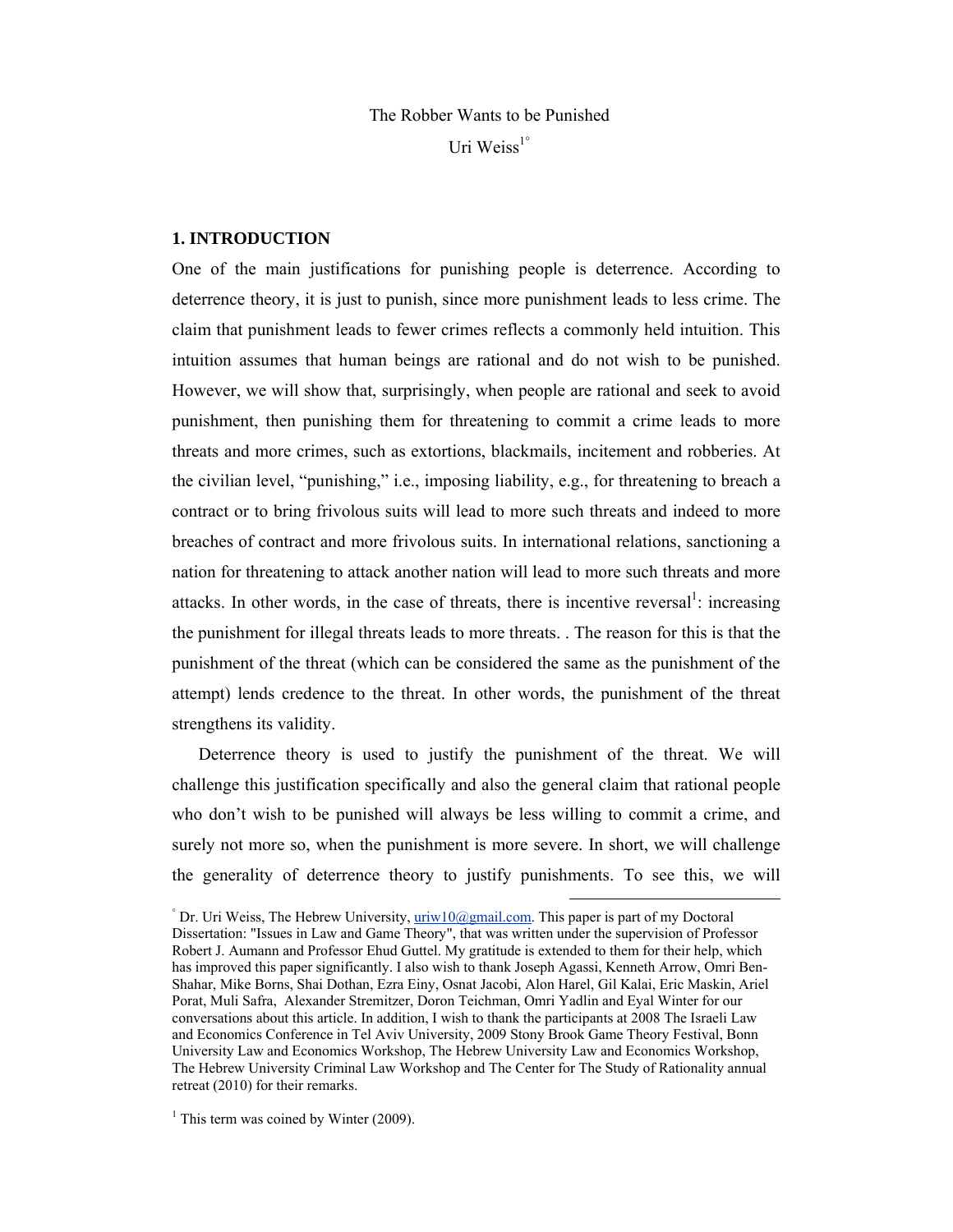distinguish between: (1) punishment for threats and punishment for crimes, (2) punishment for unrealized threats that were not heeded by the victim and punishment for unrealized threats that were heeded, (3) punishment for unrealized threats that were not heeded and punishment for realized threats, and (4) punishment for crimes and punishment for attempted crimes.

The rest of the paper is organized as follows. Section 2 presents an example and Section 3 presents the general model. Section 4 provides the intuition, and proposes some applications. Section 5 surveys the literature. In Section 6 we modify the assumptions of the model and test its robustness.

#### **2. EXAMPLE**

Imagine two different legal systems: one lenient and the other severe. In the lenient system the expected punishment for attempted robbery (or the threat of it) is 1 year in prison, while in the severe system it is 7 years in prison. In both systems, the expected punishment for robbery is 8 years in prison, and for murder it is 15 years in prison. Thus, the robber needs to decide whether or not to attempt a robbery, which for him is "worth" 10 years in prison. In other words, he is indifferent between doing nothing and participating in a lottery that with probability 1/2 yields the expected benefit from the robbery and with probability 1/2 yields the expected 10 years in prison. The sequence of events is as follows.

- First, the robber needs to decide whether to attempt to rob  $-$  i.e., to threaten  $-$  or not.
- If he chooses not to make the attempt, then that's the end of the game and the outcome is "no threat." If he chooses to make the attempt, the victim decides whether to give in or not.
- If the victim gives in, then that's the end of the game and the outcome is "successful robbery." If the victim does not give in, then the robber needs to decide whether to kill the victim and take the money.
- If the robber decides to carry out his threat, then that's the end of the game and the outcome is "murder and robbery." If the robber decides not to carry out his threat, then that's the end of the game and the outcome is "withdrawal from the threat." Hence, the decision tree in the lenient system is: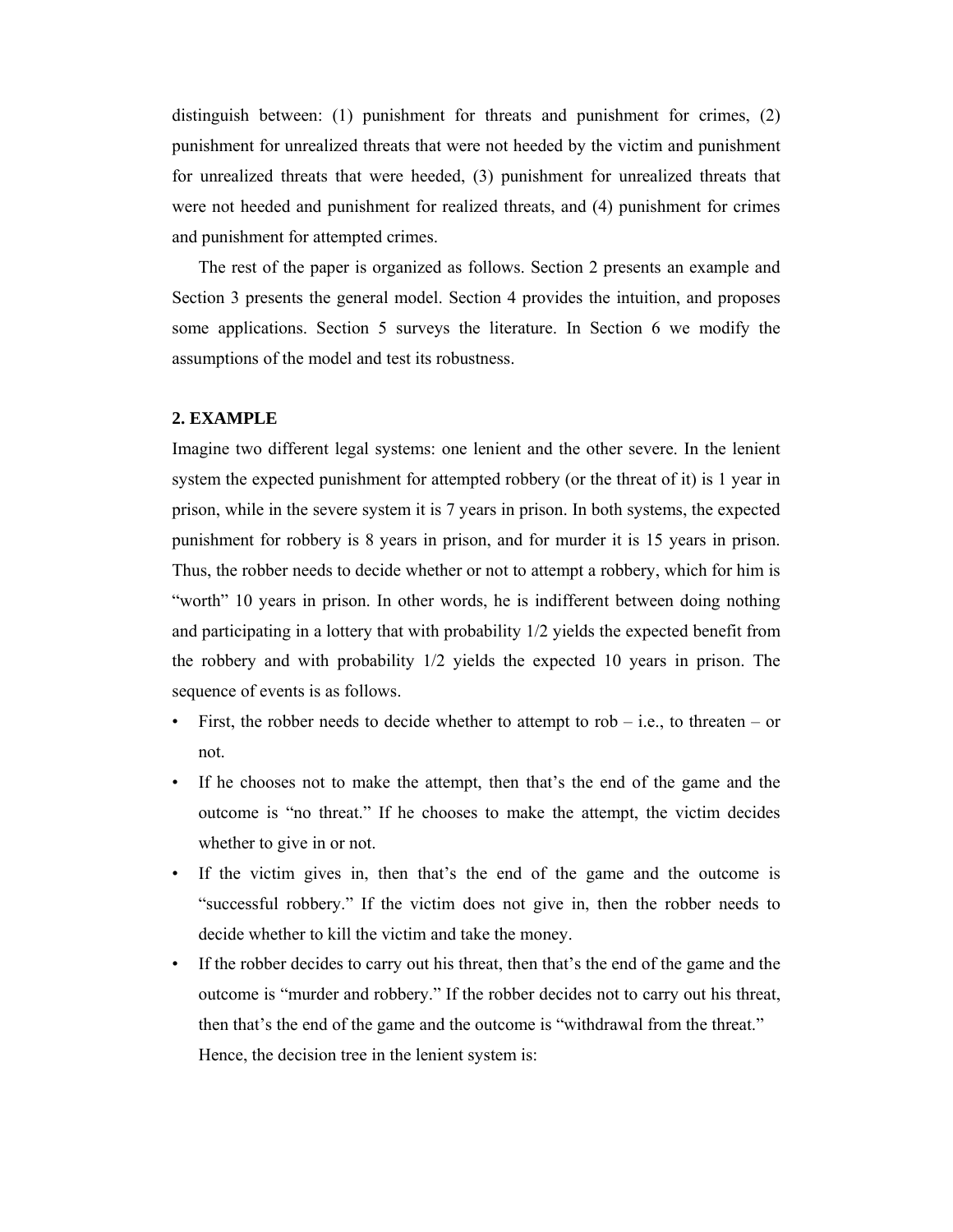

**Figure 1.** The decision tree in the lenient system

will withdraw (as -1 is greater than -5). Therefore, the victim will not give in when threatened. Therefore, the robber will not even make the threat<sup>2</sup> (as 0 is greater than -1). We can express this analysis by crossing out the alternatives not taken, as follows. We can see that in the lenient system, if the victim does not give in, the robber

 $\overline{a}$ 

 $\overline{a}$ 

<sup>&</sup>lt;sup>2</sup> To solve the game, we use backward induction. In other words, we solve the game from the end to the beginning. In the last stage, if it is reached, the robber will need to decide whether to carry out the threat or to withdraw. In the lenient system, if the robber withdraws, he expects to be sentenced to one year in prison. On the other hand, if he murders and takes the asset, he expects to be sentenced to 15 years in prison, but the expected gain from the asset is worth 10 years in prison to him, so the expected payoff will be -5; therefore, the robber will prefer to withdraw: his payoff from withdrawing will be -1, while the payoff from the alternative of carrying out the threat will be -5. What will do the victim in the previous stage, if reached? Will the victim choose to give in or not? If the victim gives in, he will lose the asset; and the payoff will be -10. On the other hand, if he does not give in, the robber will withdraw, and the payoff for the victim will be 0. Therefore, the victim will choose not to give in. What will do the robber in the first stage? Will he rob or not? As we have shown, if the robber chooses to attempt to rob, the victim will not give in, the robber will withdraw, and the payoff from attempting to rob will be -1, which is the expected punishment from attempting to rob. On the other hand, if he chooses not to attempt to rob, his payoff will be 0. Therefore, in the lenient system, the robber will choose not to attempt to rob.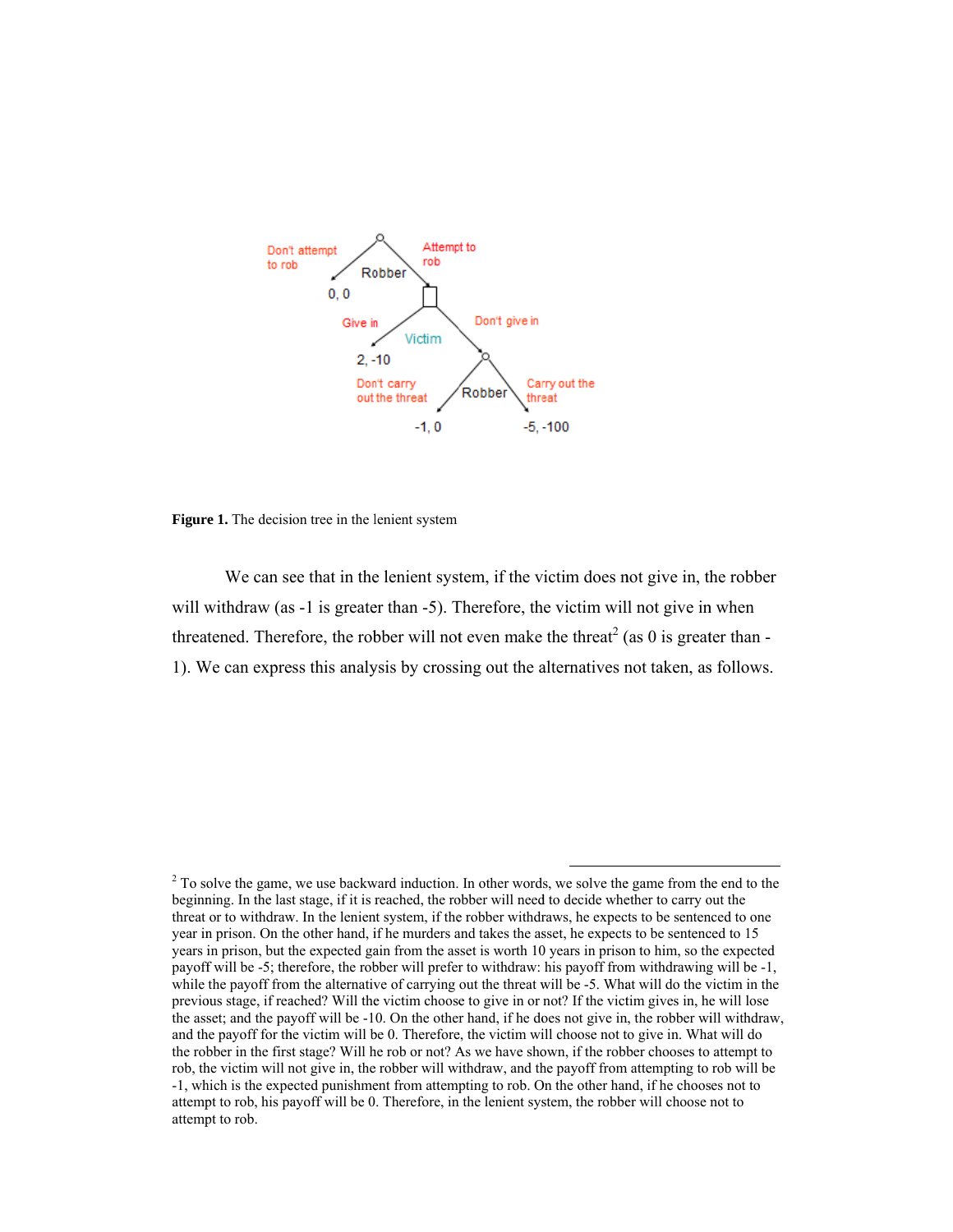

**Figure 2.** The solution of the decision tree in the lenient system

The solution of the decision tree in the lenient system<br>However, in the severe system, the decision tree is:



**Figure 3.** The decision tree in the severe system

the threat (as -5 is greater than -7). Therefore, the victim will give in. Therefore, the In the severe system, if the victim does not give in, the robber will carry out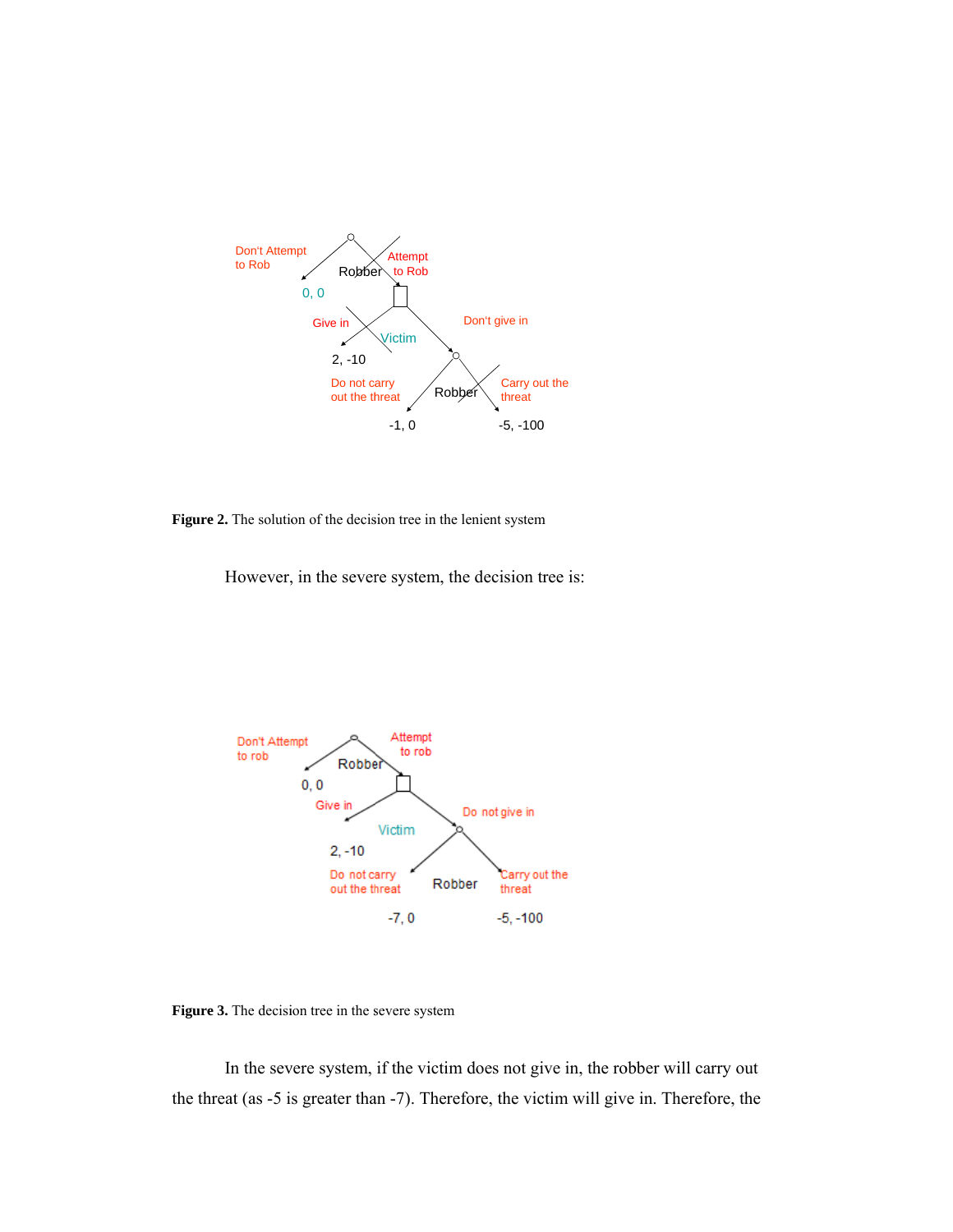robber will make the threat<sup>3</sup> (as 2 is greater than 0). We can express this analysis as follows.



**Figure 4.** The solution of decision tree in the severe system

The conclusion is that in our example reducing the punishment for attempted robbery will prevent the robbery and even the threat!

#### **3. THE MODEL**

*m* – The money

 $q_r$  – The probability that the robber will be caught in case of a robbery (and then punished and the money taken from him)

<sup>&</sup>lt;sup>3</sup> We also solve this game by backward induction. We ask what the robber will do in the last stage, if it is reached. Will he choose to carry out the threat or not? Also this time his payoff from carrying out the threat is -5 (15 years in prison plus the asset that for him is worth 10 years), but this time his payoff from not carrying out the threat is -7, which is his punishment for attempting to rob in the severe legal system. Therefore, this time the robber will choose to carryout the threat, i.e., to murder and take the asset violently. What, then, would the victim do in the previous stage? The victim knows that if he does not give in, the robber will carry out the threat, and therefore the victim will choose to give in. He prefers losing the asset to losing his life. Therefore, if the second stage is reached, the result will be a successful robbery. It remains for us to ask what the robber would choose to do in the first stage. In the first stage, the robber knows that if he attempts to rob, the result will be a successful robbery. His payoff from a successful robbery is 2. He expects to be sentenced to 10 years in prison, but at the same time he will gain an asset that for him is worth 10 years. On the other hand, his payoff from not attempting to rob is 0. Therefore in the severe legal system, the robber will choose not to rob.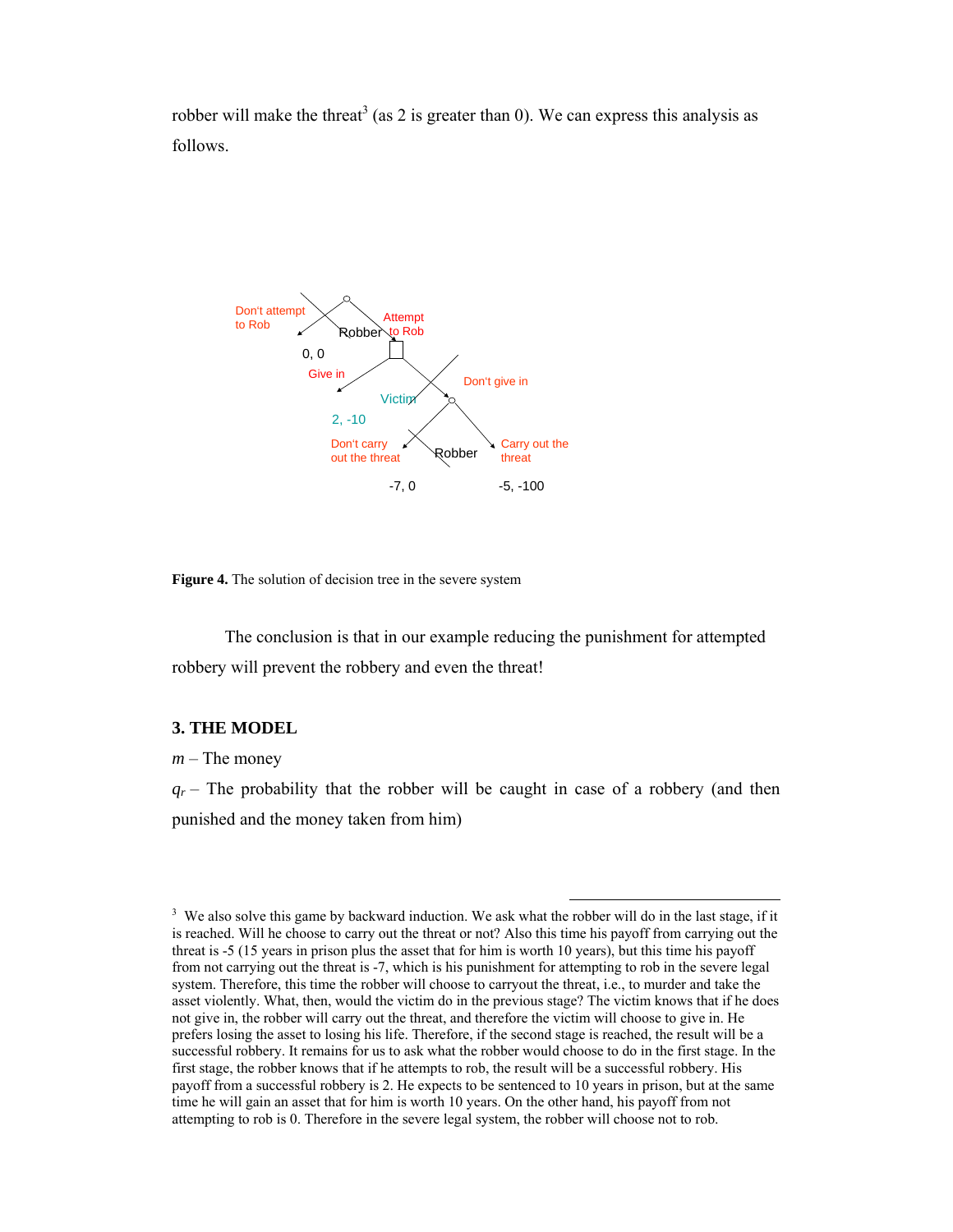$q_t$  – The probability that the robber will be caught in case of an attempt (and then punis shed for the a attempt)

 $q_m$  – The probability that the robber will be caught in case of a murder (and then punished for murder and the money taken from him)

 $p_r$  – The punishment for successful robbery

 $p_t$  – The punishment for the threat (the attempt to rob)

 $p_m$  – The punishment for murder

 $P_r = q_r p_r$  – The expected punishment for robbery

 $P_t = q_t p_t$  – The expected punishment for the threat to commit robbery

 $P_m = q_m p_m$  – The expected punishment for murder

 $M = (1-q_r)m$  – The expected benefit from a successful robbery

 $M' = (1-q_m)m$  – The expected benefit from robbery and murder

We set -100 to be the worth for the victim of being murdered. The sequence of events is as described above. Hence, the decision tree of the model is:





When will the robber attempt the robbery?

He will do so if and only if the following conditions are met:

1. The expected net cost of carrying out the threat (i.e., expected cost minus expected benefit) is less than the expected cost of withdrawing, and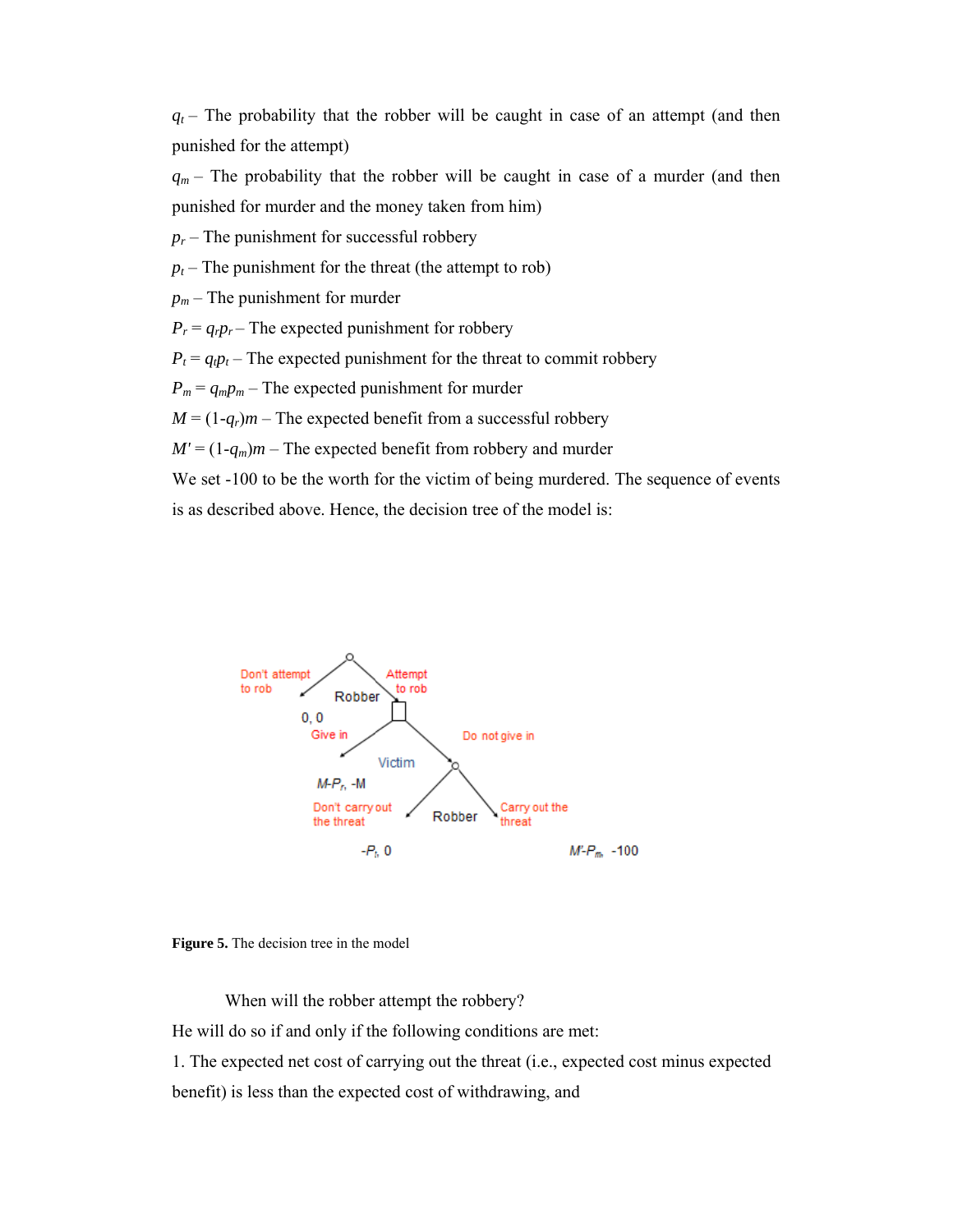2. The expected punishment for a successful robbery is less than the expected benefit from it.

In other words, the robber will rob if and only if: 1.  $P_m$ - $M' < P_t$ And 2.  $M > P_r$ 

The conclusion is that in the described game, the more severe the expected punishment is for attempted robbery (i.e., for uttering the threat "give me your money or else..."), the more robberies and threats there will be.<sup>45</sup>

#### **4. DISCUSSION AND APPLICATIONS6**

#### **4.1. Intuitive Explanation of the Model**

The above example and model show that increasing the punishment for threatening – i.e., attempting – to rob leads to a higher incidence of threats and robberies. We now provide an intuitive explanation of this. Increasing the punishment for threatening to rob leads to more threats and robberies since it makes incredible threats credible ones. That is, it increases the cost of withdrawing from the threat, and hence makes carrying out of the threat more attractive relative to the alternative of withdrawing from it; this in turn makes the *relative* cost of carrying out the threat less expensive. The punishment for carrying out the threat becomes a "sunk cost" after the threat is made. The robber will bear the expected punishment of the threat regardless of whether he

 <sup>4</sup> Sometimes there is a higher probability of catching the threatener if he carries out his threat than if he does not. For example, in the case of robbery, the body of the victim will stimulate the police to investigate, which increases the probability of the robber being caught. However, sometimes there is a higher probability of catching the threatener if he does not carry out his threat than if he does. One example of this is sexual harassment of an employee by her employer. In this case, the legal system enables the employer to effectively deny that he fired the worker for refusing to give in to his sexual demands.

 $<sup>5</sup>$  Another conclusion from the model is that contrary to the canonical thesis of Gary Backer that in the</sup> case of a risk-neutral criminal, multiplying the probability of being caught by *X* is *not* equivalent to multiplying the punishment by *X*. When  $X>1$ , multiplying the probability of being caught by X deters *more* than does multiplying the punishment by *X*, since when the criminal is caught, he needs to give the asset back. This also challenges the recommendation of Backer to reduce the probability of being caught and compensating for it by increasing the punishment. Backer's recommendation is intended to reduce the cost of the police. Backer dismisses the claim that capture deters, since it also takes the robbed asset from the criminal.

 $6$  This paper has won generous acknowledgements in the working papers "Rethinking Threats" and "Credible Threats" of Prof. Saul Levmore and Prof. Ariel Porat.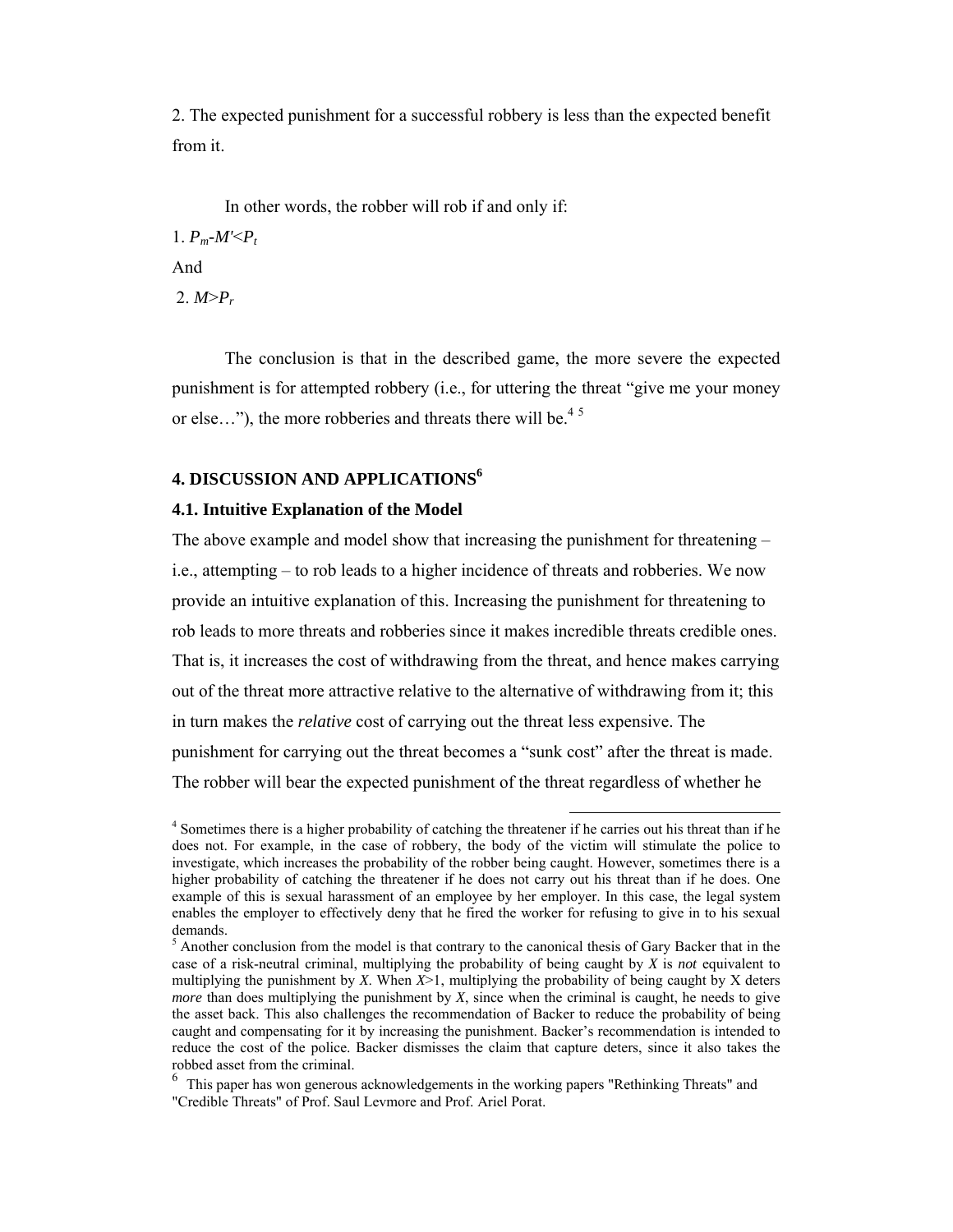carries out the threat or not. Therefore, the expected punishment borne by the robber for carrying out the threat becomes less expensive. In a regime that does not punish for threatening to carry out a crime, the robber who must decide whether to carry out the threat by taking the asset violently expects the full punishment for murder. In contrast, in a regime that does punish for threatening to carry out a crime, the robber expects a less severe punishment. The punishment he expects is the punishment for murder minus the punishment for the threat (the attempt). The robber will bear the punishment for the attempt regardless of his decision whether to murder. Therefore, the risk that will be added for the murder is the expected punishment for murder minus the expected punishment for the threat. Therefore, when we increase the punishment for the threat, there will be more cases in which the robber will respond to the refusal of the victim by carrying out the threat. Therefore, the threat will be credible in more cases. Therefore, increasing the punishment for threats results in more crimes, like threatening, robbery, extortion, blackmail, etc..

#### **4.2. How Can It be Beneficial for a Person to be Punished?**

In interactive situations like negotiation, it may be worthwhile for a person to limit his set of actions or to make some of them more expensive to carry out. This is the case in the game of Chicken. The law may be used as a mechanism to limit the set of actions of a player. If we modify the chicken game, such that a particular player is subject to the rule that if he moves, he will be executed, then he will "win" the game. In other words, he will benefit from this limitation of his power. Similarly, in the Battle of the Sexes game a player will benefit if he is banned from going to the show (ballet or boxing) preferred by the other player. This holds true also in situations of threats, say, of robbery, extortion, and blackmail. These are situations of negotiation in the shadow of the law. Capitulating to the threat is *equivalent to a settlement.* The robber/threatener is equivalent to the plaintiff. Sometimes, the robber/threatener is equivalent to a plaintiff whose suit has negative expected value. If the law punishes the plaintiff (say by imposing a court fee) for cancelling the suit, then his threat to continue with the suit will become more credible, which will promote his interest. Equivalently, the interest of the robber/threatener is promoted when the law punishes him for withdrawing from the threat. The punishment for withdrawing from the threat actually makes the threat credible.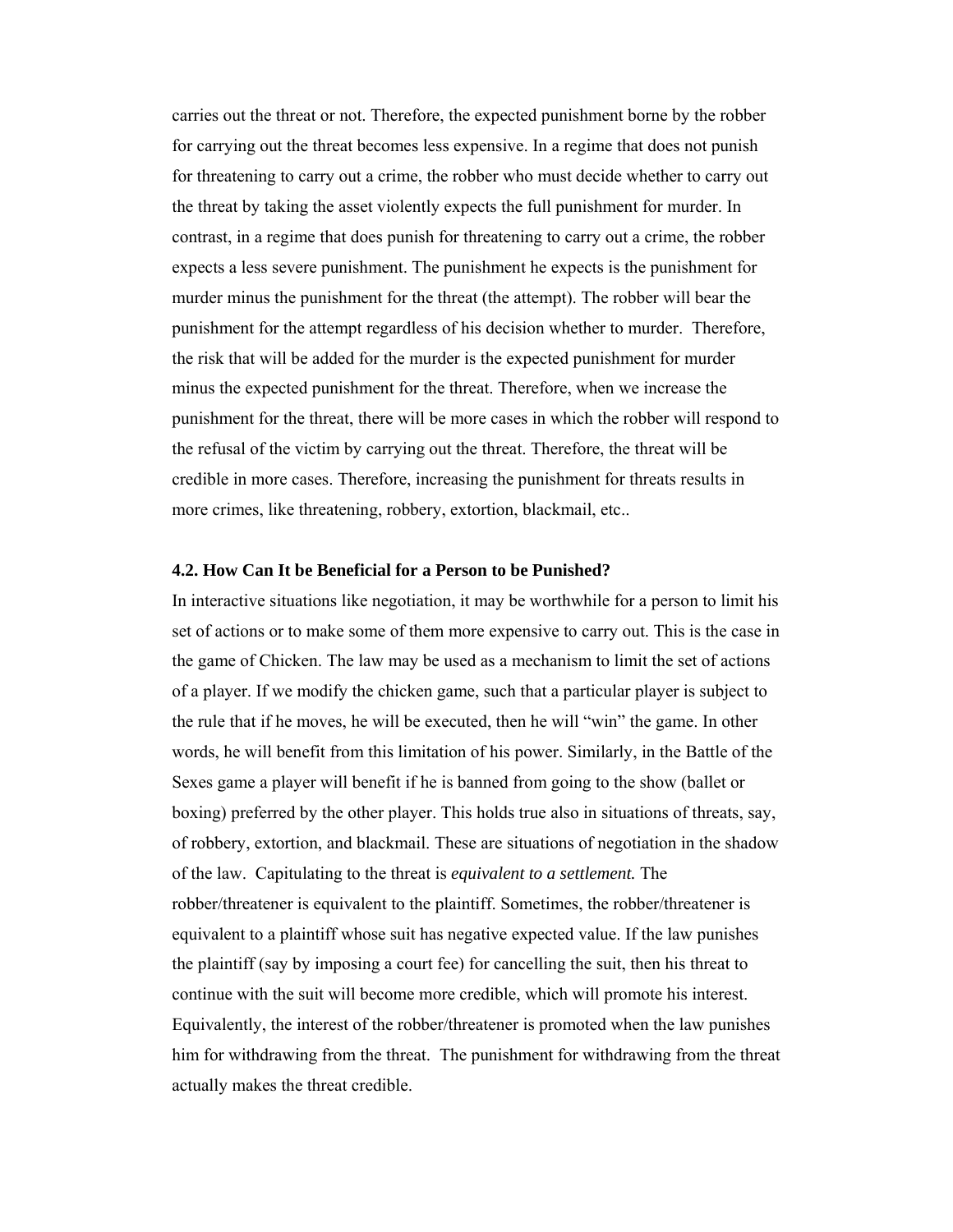### **4.3. General Conclusion regarding the Need to Adapt Punishment Theory to Interactive Situations**

Actually, when it comes to interactive situations, punishment theories need to be specially adapted. A person in an interactive situation does not respond to incentives in the same way that Robinson Crusoe would. When an isolated decision maker, "Robinson Crusoe," is threatened with a penalty if he performs a specific action, he will refrain from doing so. In standard punishment theories, like that of Gary Backer, it is assumed that the potential criminal will behave like Robinson Crusoe. Hence, these theories reach false conclusions regarding crimes committed in an interactive context. In an interactive context it may be beneficial for a person to be limited from doing X; therefore, it may be beneficial for him to be penalized for doing X.

 Therefore, increasing the punishment for doing X may lead to X being done more often. In this paper we have focused on penalties for robbery, but the conclusion is of much wider application. For example, the analysis of robbery is also valid in the case of highjacking an airplane for a bargaining goal. In this case, it is better for the state whose airplane was highjacked to concede to the terrorist that if he withdraws from the highjacking, i.e., releases the hostages, he will be exempted from a full punishment.

Furthermore, even bankers want to be punished. If the law exempts women from criminal liability for Bank fraud, women will not get Bank jobs.

#### **4.4. A General Conclusion regarding the Rationality of Masochism**

The proposed reasoning may also help us to understand social phenomena that are difficult to explain, especially within the framework of rational choice. The proposed reasoning of this paper may provide us with the key to understanding masochistic behavior, which is perceived to be irrational and even to challenge the validity of rational choice theory. Our explanation is that the reputation for self-punishment is used as a mechanism for self-commitment, which may be beneficial to the masochist in interactive situations. For example, if the threatening person develops a reputation for harming himself when his threats are not heeded, then his threats will be more credible. This proposition is valid not only for robberies, but also for legitimate negotiations: a person will improve his bargaining position by developing a reputation for self-punishment when he gets less than x of the surplus. Self-punishment may function as a mechanism that helps the individual, in much the same way as insult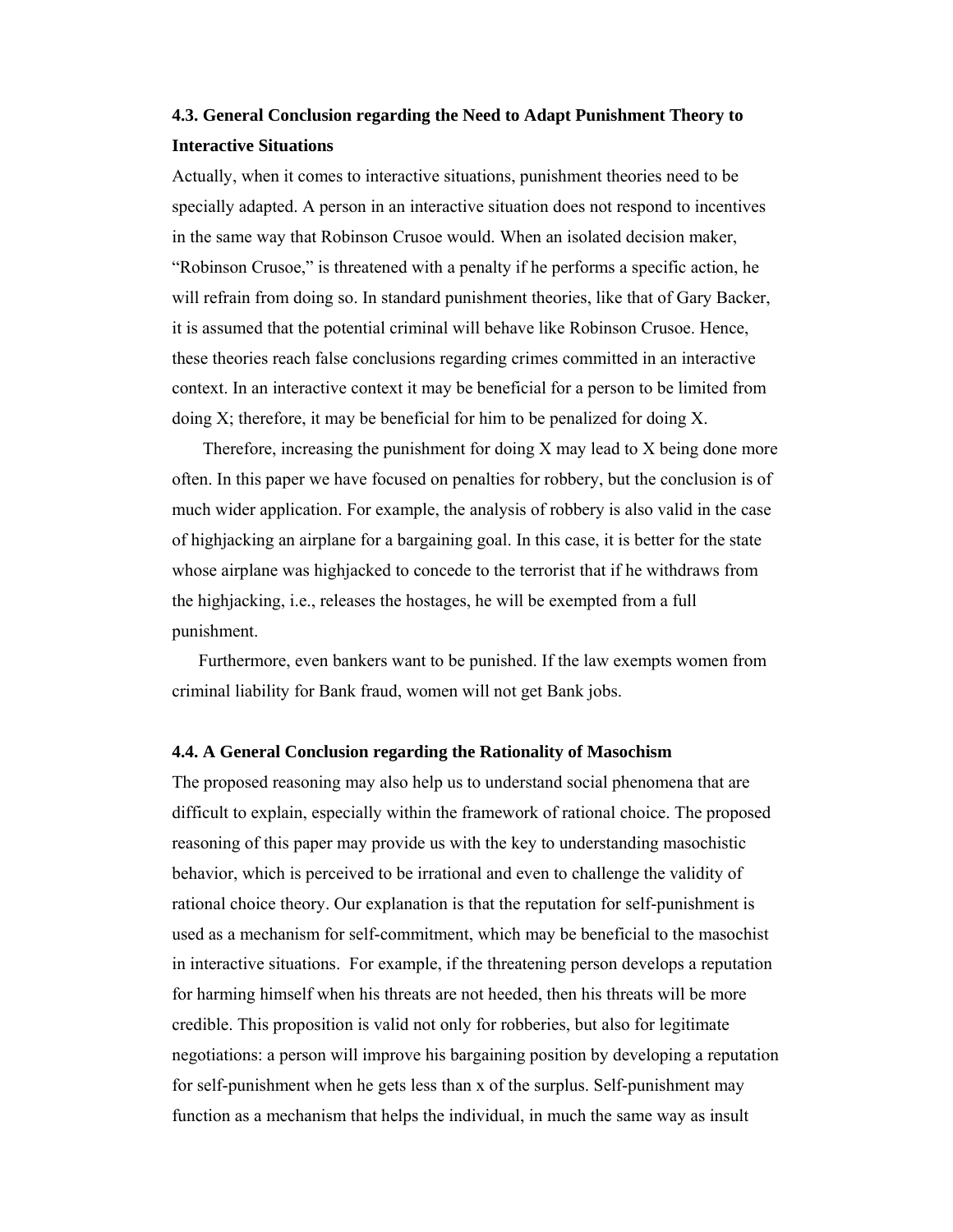does (Aumann, 2008). Furthermore, a reputation for self-punishment may help not only the person making the threat, but also the person facing the threat. If a person develops a reputation for punishing himself when submitting to a threat (where the cost of submitting to the threat – including the threat of self-punishment – is greater than the benefit from it), he will be threatened less often. The insight that in some situations the masochist stands to benefit more than the nonmasochist can help us to understand why masochism has survived natural selection.<sup>7</sup>

#### **4.5. Sunk-Cost Bias as a Commitment**

Our thesis may rationalize the bias of sunk cost. Sunk-cost bias is a rational mechanism (or rational *rule*) that provides the biased player with a commitment to fight. A player with sunk-cost bias sees his exit from a conflict, such as war or litigation, as more expensive, relative to a player without sunk-cost bias. This is because he needs to bear his regret. The regret (or loss aversion) is the selfpunishment that may make his threat credible.

Let us take an example. Anne sues Bob. She invests 50 in litigation. If she continues with the suit, she will need to invest an additional 100, but she will gain 60 in court. So the "rational Anne" has no credible threat to continue with the litigation. However, the "irrational Anne," the biased one, may see the result of investing 50 and withdrawing her claim as inferior to investing 150 and getting 60 from the defendant – or at least she may act as if this is her preference. In this case she gains a commitment to go on with the suit, which leads Bob to settle with her even before she invests the first 50. Her irrationality will give her a credible threat, which rationalizes the "irrational" emotion.

#### **4.6. The Regressive Effect of Severe Punishment for Threats**

A severe punishment for threats also has the effect of shifting threats away from rich people and onto poor people. To see why, consider a robber who is wondering whether to rob a poor person or a rich one. If the cost of the robbery is the same (or if it is less expensive to rob a rich person), the robber will choose to rob the rich person. However, what happens when it is less expensive to rob the poor person, when, for

<sup>&</sup>lt;sup>7</sup> Thomas Schelling (1960) wrote: "I am told that inmates of mental hospitals often seem to cultivate, deliberately or instinctively, value systems that make them less susceptible to disciplinary threats and more capable of exercising coercion themselves. A careless or even self-destructive attitude toward injury – "I'll cut a vein in my arm if you don't let me..." – can be a genuine strategic advantage."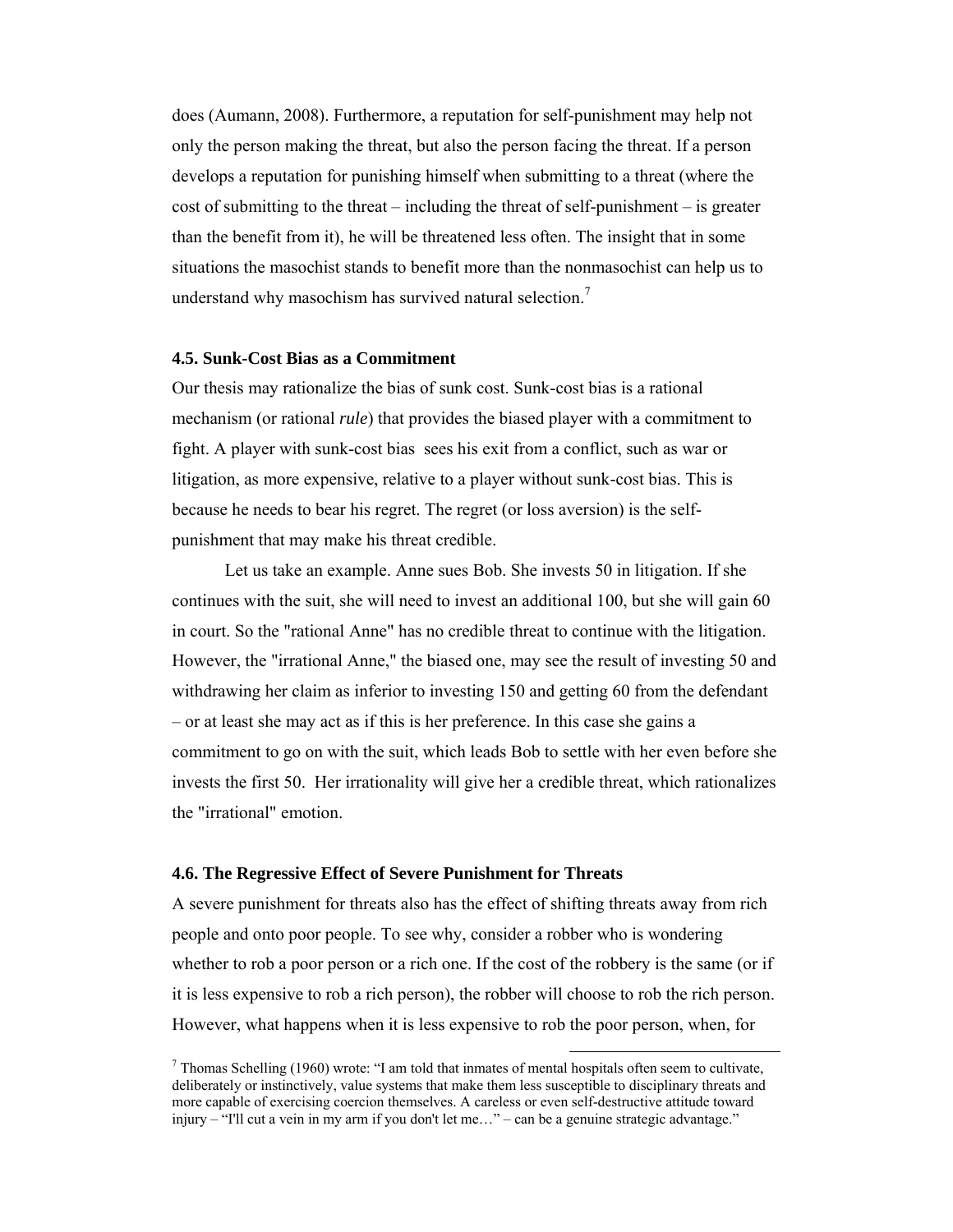example, the poor person lives nearer to the robber. In this case, if the robber poses a credible threat to both the poor person and the rich person, he may choose to rob the poor person. If the asset is of little worth, the robber may lack a credible threat to take it by main force. However, if the punishment for the threat is severe enough, he will have a credible threat to rob even assets of little worth, i.e., to rob even poor people. Hence, increasing the punishment for threats shifts threats away from rich people and onto poor people. We can show this using the main example of this paper: the expected punishment for robbery is 8 years in prison, and the expected punishment for murder is 15 years in prison. Therefore, in a regime in which the expected punishment for the threat is 7 years in prison, the robber has a credible threat if and only if the asset has a worth for him of more than 8 years in prison. However, if the punishment for the threat is 3 years in prison, then the robber has a credible threat if and only if the asset has a worth for him of more than 12 years in prison. Anne has an asset that for the robber is worth 11 years in prison, while Bob has an asset that has for the robber a worth of 13 years in prison. Additionally, in order to rob Bob, the robber needs to bear a transition cost that is equivalent to 2.5 years in prison. How will the robber behave? In the severe system, he will prefer to rob poor Anne rather than rich Bob. The robber poses a credible threat to both of them, but robbing Anne will give him a total benefit that for him is worth 3 years in prison, while robbing Bob will give him a total benefit that for him is worth 2.5 years in prison. By contrast, in the lenient legal system he will prefer to rob rich Bob rather than poor Anne, since he poses a credible threat to Bob, but not to Anne. The conclusion is that in moving from the severe legal system to the lenient one, we see that more crimes are committed against the rich than against the poor. Punishing severely for threats thus has a regressive  $effect$ <sup>8</sup>

- 1.  $M_i > P_r$  (a successful robbery of the rich person is worthwhile) and also
- 2.  $P_{\epsilon} > P_{m}M'$  (the robber poses a credible threat to the rich person) and also
- 3a.  $M_i-P_i-c_i\geq M_k-P_i-c_k$  (it is more worthwhile to rob the rich person than the poor person), which means  $M_i$ - $c_i$ > $M_k$ - $c_k$
- or

 $8$  Let us now provide a general model explaining why punishment for threats is regressive. We denote by  $c_i$  the cost of robbing a person. A robber must choose whether to rob J, the rich person, or K, the poor person, or neither of them. He will rob the rich person if and only if:

<sup>3</sup>b.  $P_f \leq P_m - M'_k$  (the robber poses no credible threat to the poor person).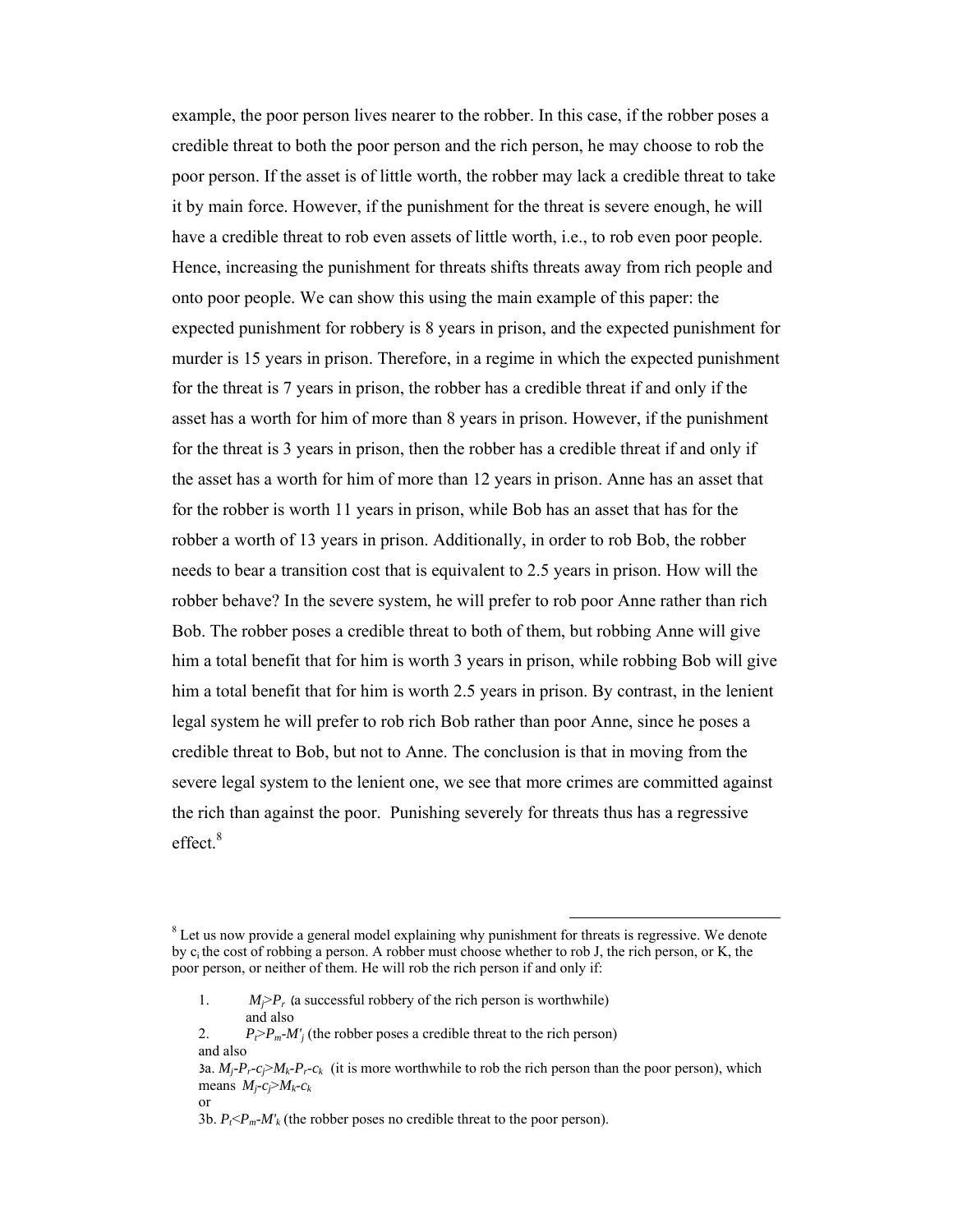#### **4.7. Lenient Punishment for Robbery of Expensive Assets**

We will claim that if the asset that the robber attempted to rob is expensive, it is important to impose a lenient punishment. And the reason is this: when the benefit from a successful robbery (*M*) is greater than the expected punishment for robbery  $(P_r)$ , then in order to prevent the threat, the expected punishment for the threat should be lower than the difference between the punishment for carrying out the threat and the benefit from carrying it out  $(P_m \cdot M')$ . If, for example, the expected punishment for robbery is 8 years in prison, and the expected punishment for murder is 15 years in prison, then if the robbed asset is worth 13 years in prison, then in order to prevent the robbery the expected punishment for the threat should be less than 2 years; however, if the robbed asset is worth 9 years in prison, then in order to prevent the robbery the expected punishment for the threat should be less than 6 years.

#### **4.8. The Case of Renegotiation in Contract Law**

In contracts one party may threaten the other: "I will breach the contract, unless you adjust the price." However, whereas criminal law punishes for the threat itself, contract law does not impose damages for the threat. The promisee cannot sue for unrealized threats to breach the contract that were not heeded by him. Furthermore, in the case of a realized threat to breach the contract, the remedy is the same (damages) as in the case of a breach that was not accompanied by any threat. The threat is of no consequence when determining the damages. Those rules are derived from the "Just Compensation Principle" in contract law. We wish to point out that they are also efficient.

If the law imposes damages also in a case of unrealized threat to breach that has not heeded, then it effectively turns incredible threats into credible ones. Moreover, in a legal regime of expectation damages with no problem of undercompensation, then the threat to breach will be credible, if, and only if the cost of performance is greater than the value to the promisee from performing; this means if and only if the performance is inefficient<sup>9</sup>. However, if we impose a compensation also for the unrealized threat to breach that has not been heeded, than the threat to

We can see that when we increase the punishment for threat  $P_t$  beyond  $P_m$ - $M'_k$  in cases in which (1)  $P_t > P_m$ -*M'k*, (2) (1-*q<sub>r</sub>*)*M<sub>j</sub>*>*q<sub>r</sub>P<sub>r</sub>*, and (3)  $M_f$ -*c<sub>j</sub>*< $M_k$ -*c<sub>k</sub>*, then we increase the likelihood that the rich person will be robbed.

person will be robbed. 9 I would like to thank Osnat Jacoby for showing me this point.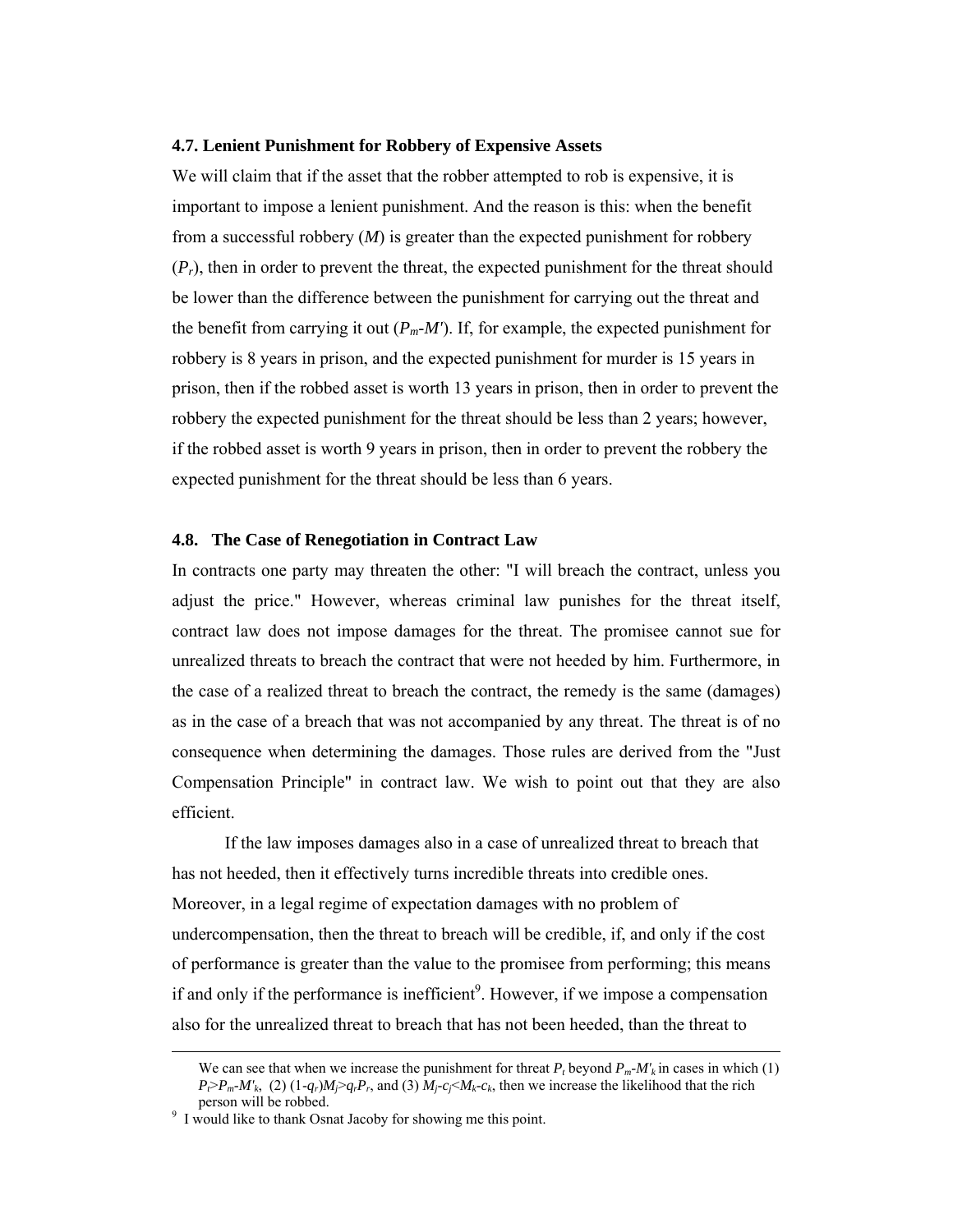breach will be credible also regarding efficient performance<sup>10</sup>. For example, if the value for the suit to the customer is 100, and the cost of its production is 90 and the consented price is 95; then there is no credible threat to breach a contract to produce it. However, if there is a sanction of 11 for the threat, then there will be a credible threat to breach, since in a case of breaching the tailor needs to pay damages of 5, so his payoff will be -5; whereas in the case of production, his payoff will be the price minus the cost of production minus the sanction, i.e.  $100 - 95 - 11 = -6$ .

Furthermore, if this is an efficient contract, but we have a moderate problem of undercompensation, such that the value to the promissee minus the price is bigger than the damages that will be awarded in a cases of breech; and the damages are bigger than the cost of performance minus the price; then the threat to breach under the rule of just compensation is incredible. However, if there is a high enough sanction (punitive damages) for the threat to breach, the threat to breach will be credible in this case<sup>11</sup>. This may ex ante block efficient transaction, if the courts in this legal system do not fully compensate the promisee who agrees to adjust the price after the threat<sup>12</sup>.

 Let us now investigate what is the efficient rule in a regime of enforcement of every modification. In such a regime, imposing punitive damages for the unrealized threat that was not heeded will have two effects: one is to incentivize the threatener to realize the threat, i.e., to breach the contract, which will turn incredible threats into credible ones. The second is to discourage the potential threatener from threatening to breach in case he thinks that there is a low probability that the other party will believe his threat. If the punitive damages are high enough, every threat to breach will be credible. This is, for example, the case when the threatener knows that the punitive damages for the threat are greater than the damages for the breach. Actually, if the threatened believes that the lower bound of the cost of respecting the contract is *c*, then he believes that every threat in which the punitive damages for the threat (*s*) are greater than the damages for the breach (*d*) minus the lower bound of the

 $10$  The threat to breach the contract is credible, if and only if in the case the promisee does not give in to the threat; the threathener gains more from breaching the contract than from respecting the contract. In other words, the threat to breach the contract is credible, if and only if the cost of respecting the contract  $(c)$  plus the sanction for the threat  $(s)$  minus the price  $(p)$  is greater than the value to the promisee from respecting the contract (*v*) minus the price (*p*); i.e. if and only if  $c + s - p > v - p$ ; i.e. if and only if  $c + s > v$ . When  $s = 0$ , the threat of breach is credible if and only if  $c > v$ , i.e. if and only if the

contract is efficient (the contract is efficient when  $c - p > v - p$ , i.e. when  $v > p$ ).<br><sup>11</sup> Let *d* denote damages. We speak about a case in which  $v - p > d > c \cdot p$ . There is a credible threat if and only if  $c - p < s + d - p$ , i.e., if

<sup>&</sup>lt;sup>12</sup> Let us now investigate the efficiency of this rule in situations of asymmetric information in which the threatened does not know if the threat is credible. If there is a regime of non-enforcement of modifications, then the uninformed threatened side may say to himself: If the threatener respects the new contract, knowing that the court will cancel the effect of the modification, he will also respect the old contract. This is so since, for the threatener, respecting the new contract will have the same result as respecting the old one. Hence, accepting the demand to modify the contract will protect the threatened only in situations in which he does not need protection. On the other hand, imposing punitive damages for the threats will turn incredible threats into credible ones and motivate the threatened to give up. The conclusion is that in the regime of non-enforcement, the current rule of non-compensation for the unrealized threat that was not heeded is efficient also in situations of asymmetric information regarding the credibility of the threat to breach.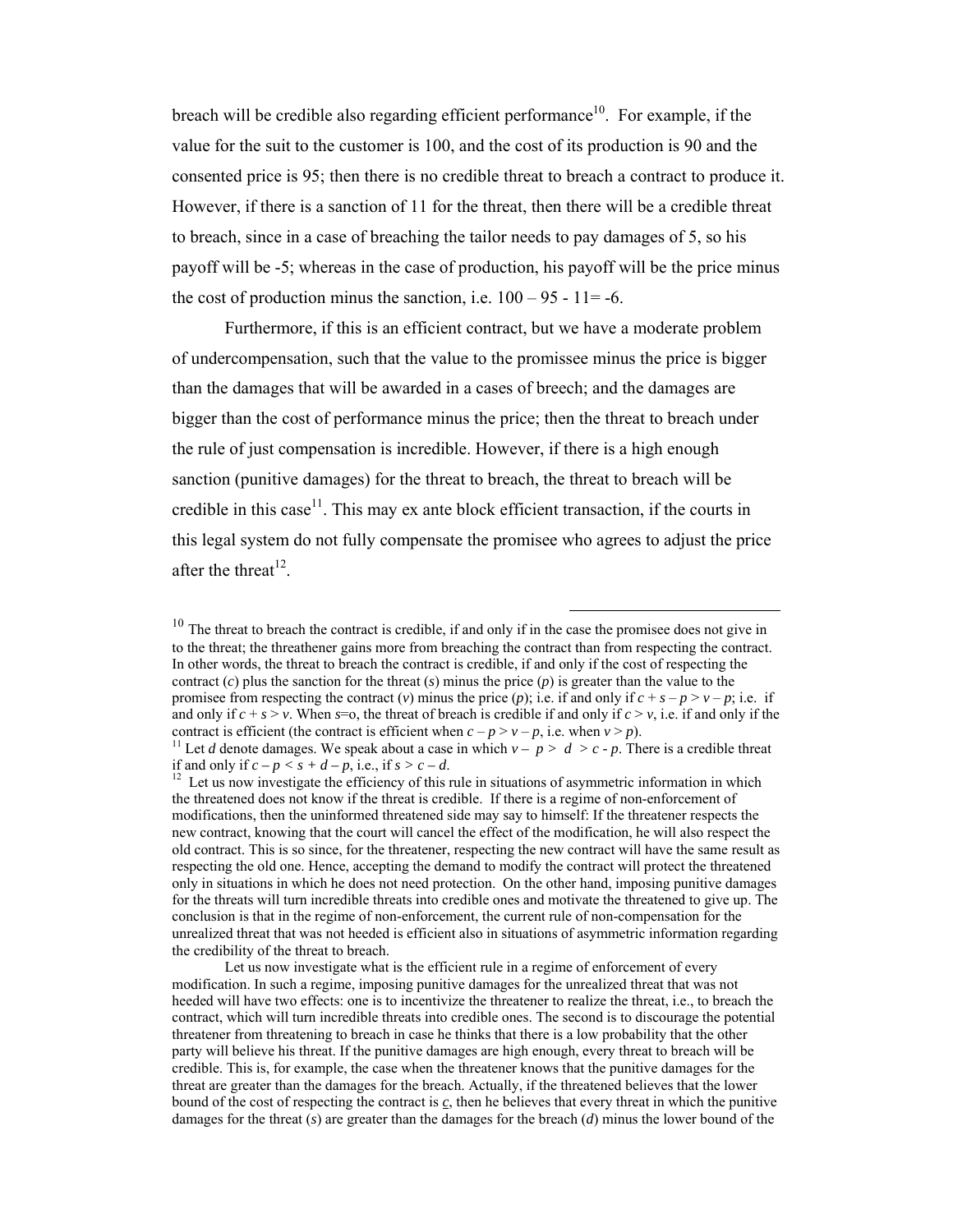However, what is the efficient law when one party threatens to breach the contract and carries out his threat? If the law imposes punitive damages in this case, then the incentive not to threaten will be strengthened. Such a rule cannot encourage such threats and, indeed, it can prevent them. However, the price is that threats will be prevented even when the threat is beneficial for both sides. When the damages are lower than the cost of carrying out the threat, and the cost of carrying it out is lower than the value of the promise, then it is in the best interest of both sides to modify the contract. Otherwise, the result will be an inefficient breach. However, if the law imposes punitive damages for the threat, the promissor will not threaten. This will increase the transaction cost for agreeing to a new contract, and the renegotiation may be blocked, and we may come to a result of inefficient breach instead of respecting the contract after its renegotiation.<sup>13</sup>

#### **4.9. How to Respond to Threats in International Relations**

If the international community severely punishes a state that threatens to use force against another state, it renders the threat credible, and hence encourages the use of threats in international relations.

However, the situation in international relations is more complicated since we are much nearer to "the state of nature": there is no effective mechanism for international law, especially before the International Criminal Court (ICC), whose influence even today is still ambiguous, was established. So, in the arena of international relations there may be a dilemma for how a particular state might respond to a threat against it. We can conclude from our thesis that when a state punishes another state for the threat itself, it makes the threat more credible, and by ignoring it it makes it less credible. For example, a state is threatening to attack another country. The cost of the attack is 120, that is, 60 from losing the opportunity to trade with the other country and 60 from losses incurred during the attack, while the benefit from the attack is 100. Therefore, the threatening country has no credible

cost of respecting the contract is credible. This means that if  $s > d - g$ , then the threatened will give in to every threat. We do not investigate the effect of punitive damages for the threats themselves in a regime of enforcement of a contract that was modified only after credible threats, since this regime loses its justification when the legal system imposes damages for the threats themselves. In such a scenario, the threatened will no longer be better off (ex ante) from enforcement of modified contracts that were achieved after every credible threat.

<sup>&</sup>lt;sup>13</sup> When we have a situation of asymmetric information, the problem increases, since the promisee will not know that the rational thing for him to do is to propose a modification accordingly he pays more.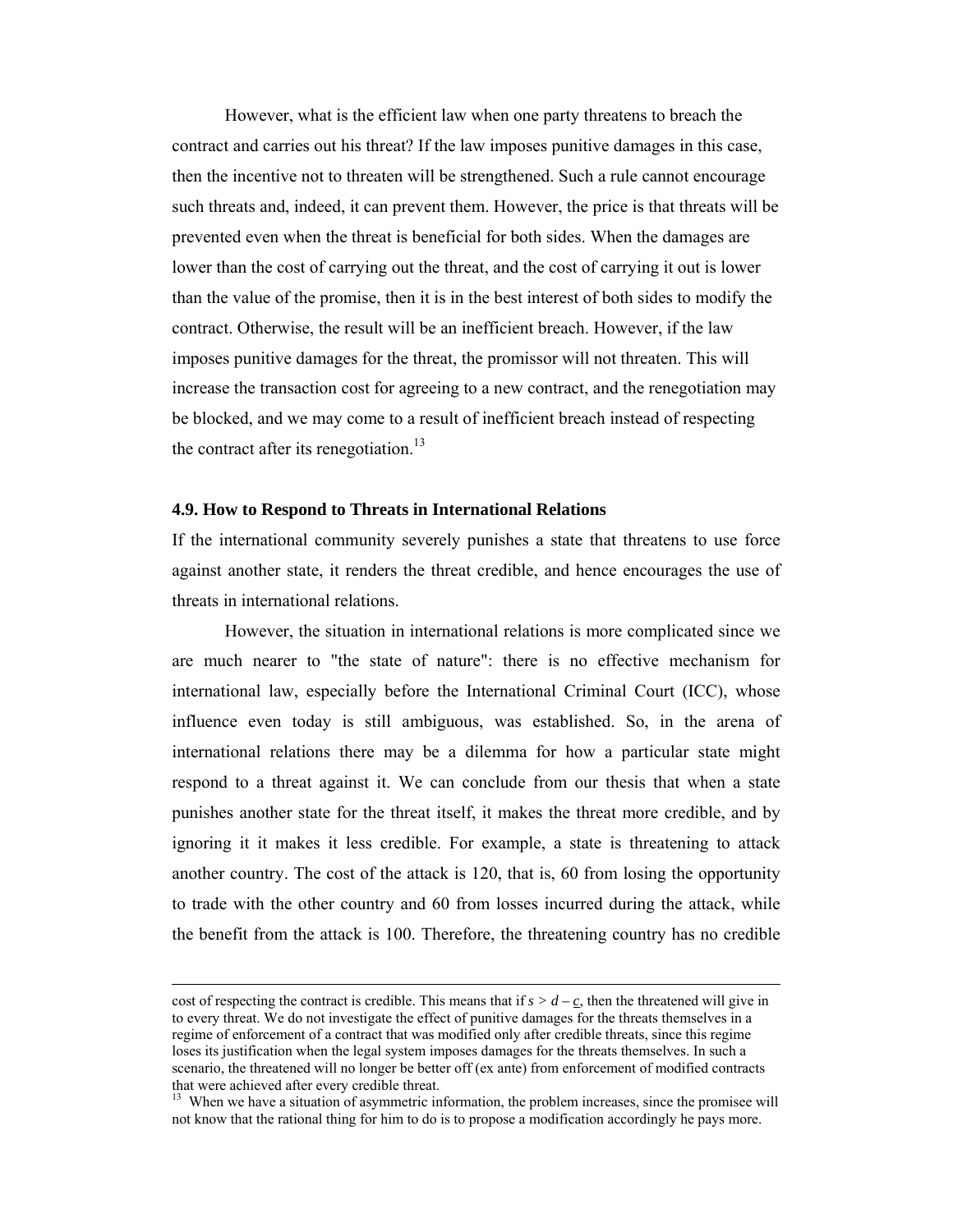threat. However, if the threatened country responds to the threat by severing the trade relationship, then the threat of attack becomes credible!

#### **4.10. How to Respond to Legitimate Threats against You**

Our thesis is also applicable in advising a player how to respond to noncriminal threats. Would it be beneficial for him to respond by revenge, shaming, etc.? This time we will approach the problem not from the point of view of the social planner, but from that of the individual player.

People threaten each other a lot: if you do not pay me, I will sue you; if you don't give me a discount, I will not buy your product; if you don't give me a raise, I will leave the job; if you don't give our group a raise, we will go on strike; if you don't appoint our leader to this ministry, we, his party, will not join your coalition; if you do something I dislike, I will break off our relationship. If the other side responds to the threat by punishing the threatener instead of ignoring him, he will validate the threat and also have to bear the cost of punishing the threatener.

If a person responds to a threat of being sued by breaking off the personal or commercial relationship with the threatener, he may in effect make the threat credible. For example, the cost of litigation is 100, the additional cost of losing the personal/commercial relationship is 50, and the expected judgment is 130. If you respond to the threat to be sued by cutting off the relationship, you make the threat credible! If the other party predicts your response, it will probably encourage him to threaten you: he knows that after he makes the threat, you need to settle with him, which will also restore the relationship! This is applicable to situations of conflict between neighbors, siblings in an inheritance dispute, couples in divorce proceedings, and commercial partners. Therefore, it is not beneficial to have a reputation of being someone who punishes those who threaten to sue him.

If a bank director has a policy of making life hard for any worker who threatens to quit his job if he is not promoted, then he makes the threat of the worker credible. Similarly, if a firm has a policy that every threat by a worker to quit if his wage is not raised is answered either by raising his wage or by firing him, then it makes every threat of this kind credible! In a similar scenario, a worker who is an expert in a certain project threatens to quit in the middle of the project. If he leaves, the boss will lose \$50,000 per month. On the other hand, if he leaves, he will earn \$5,000 per month in his new job, whereas if he does not leave he will continue to earn \$6,000 per month. Hence, his threat to leave is not credible; however, if the boss punishes him by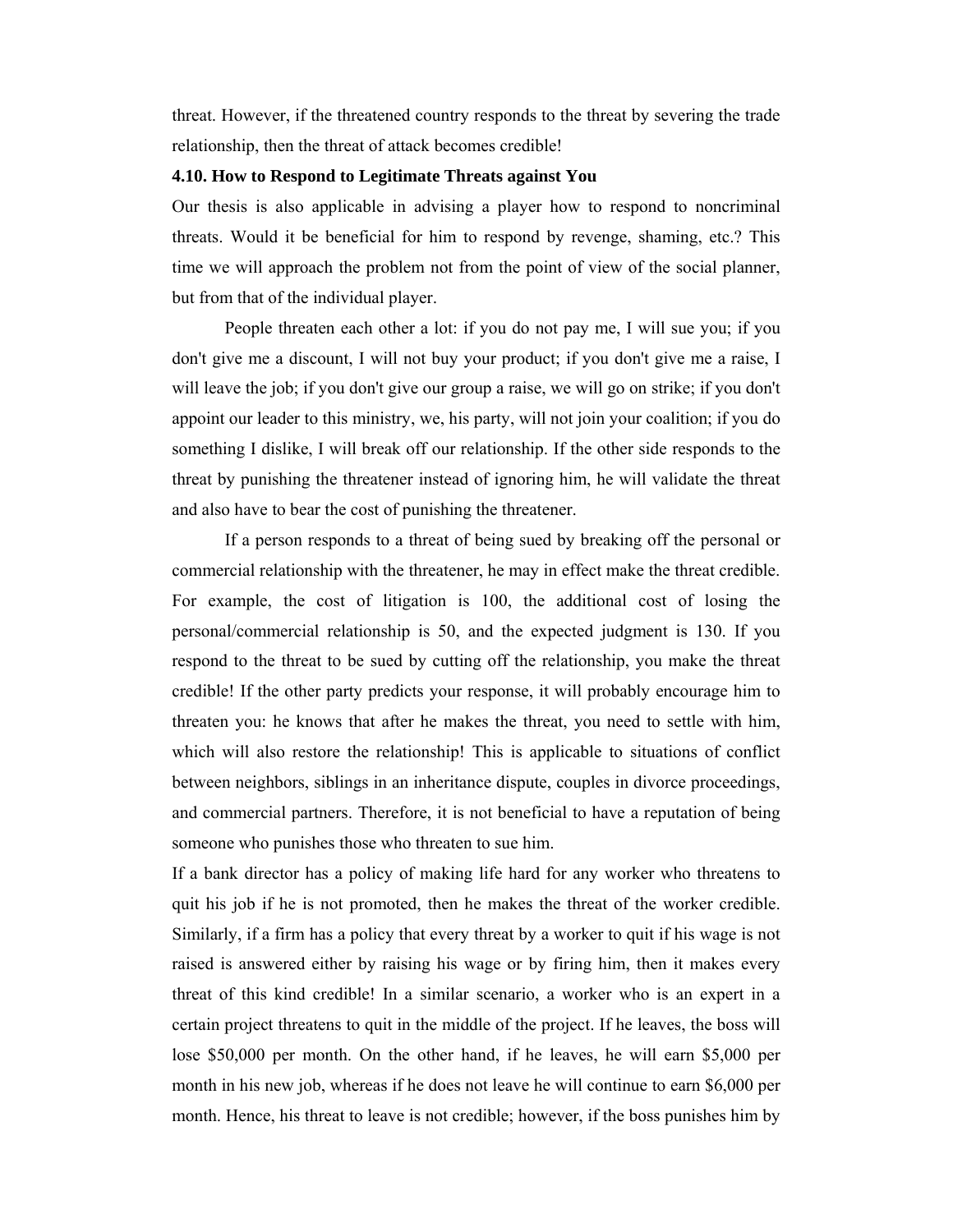reducing his wage by \$2,000, then his threat is credible. This is also the case if the prime minister makes fun of his political partner who does not carry out his threat to leave the coalition.

#### **4.11. The Criminal Defense of Abandonment and Withdrawal**

Our thesis that the "robber wants to be punished" can justify the controversial doctrine of criminal defense of abandonment and withdrawal in a novel way. The common justification for this defense is that we wish to discourage the criminal from carrying out a crime, after he has begun to regret his threat. We provide him with the opportunity to change his mind and to rejoin civil society. However, our justification is very different: a great advantage of the defense of abandonment and withdrawal is that it makes the criminal's threat a priori less credible by making the withdrawal of the criminal less expensive. We should grant the criminal the opportunity to regret without being punished in order to discourage him from undertaking his crime. This defense also applies as much to the very determined robber as to the hesitating type.

Our rationale for the defense of abandonment and withdrawal is valid in broader situations than the current doctrine covers, and may push its boundaries. The current defense protects only criminals who felt regret prior to a change in circumstances. In contrast, our rationale is valid up to the moment that the criminal loses his chance to carry out his threat.

The price of the current doctrine is that it turns incredible threats into credible ones. In cases where circumstances have changed, there are threats that are incredible in a system in which you can refrain from carrying out your threat without being punished , but credible in a system in which you cannot do so. However, a doctrine that allows for regret at any time also has a price: in the severe system the criminal takes another risk when he decides whether to rob: if reality changes to such an extent that it becomes irrational for you to continue robbing, you still bear the punishment of refraining and sometimes you will continue robbing even though the expected punishment from the robbery will be greater than the expected benefit. One doctrine may be that the criminal will not be exempted from punishment for the attempt, if and only if the change in circumstances is of such significance that even if the criminal is punished for the threat, he is better off refraining. The result will be that the punishment for the threat will not give credence to his threat and will discourage him from attempting to rob. The result of the more severe doctrine will be that the robber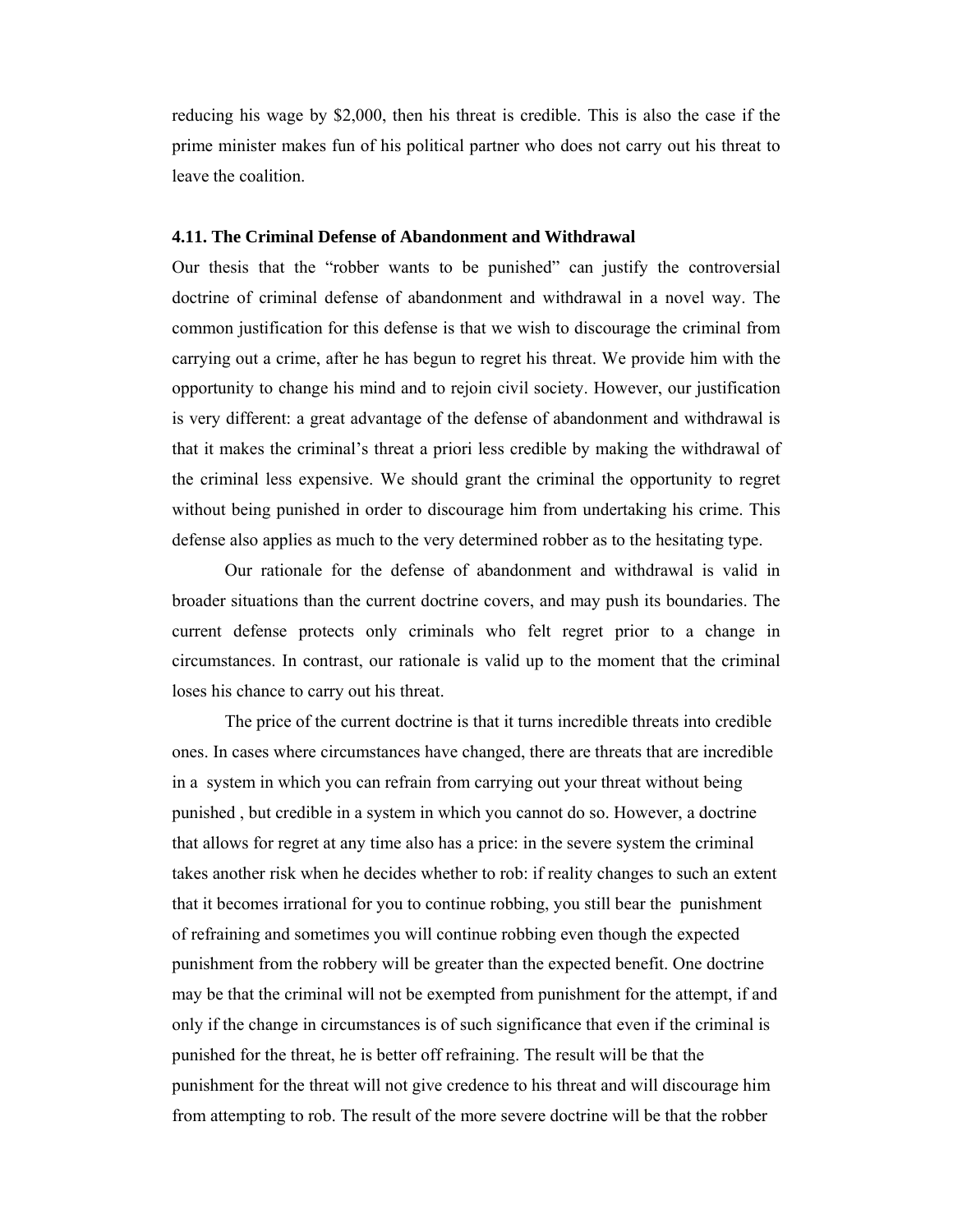will carry out his threat, which gives credence to his threat. However, such a doctrine also has an effect of deterring him from making the threat, since he knows that he has no exit if it becomes detrimental to him to carry out the crime, given the updated expected punishments. We leave it to future research to determine the precise limit of this defense, but what is already clear is that if there is a slight change in the circumstances the legal system should preserve the right of the threatener to refrain carrying out a crime without being punished.

#### **4.12. In Favor of a Pardon for War Criminals**

Another application of the logic of this paper is that by providing war criminals with the possibility of a pardon, we may make their commitment to fight to the death less credible. By leaving room for pardon, we may make their commitment to fight less credible and hence discourage them and their supporters from fighting. This consideration should be taken into account in the dilemma faced by the international community regarding how to respond to war criminals like Assad and Gaddafi.

This logic may be used to criticize the 1970 UN Security Council Resolution. On 26 February 2011, the Security Council determined: "[The Security Council] decides to refer the situation in the Libyan Arab Jamahiriya since 15 February 2011 to the Prosecutor of the International Criminal Court." This decision of the Security Council gave the ICC *retroactive* jurisdiction, which motivated Gaddafi to preserve his power in order to prevent his prosecution and strengthened his commitment to continue fighting until achieving his goals, rather than motivating him to abdicate power.

#### **5. LITERATURE REVIEW**

#### **5.1. Review of Threat Games**

Thomas Schelling (1960) contributed to our understanding of threats by developing the concept of commitment. In a bargaining situation it may be beneficial for a person to limit his set of actions. The qualities of being more intelligent, or more skilled in debate, or having more financial resources, more physical strength, more military might, or more ability to withstand losses are by no means universal advantages in bargaining situations; they often have a negative value. Furthermore, the threatener does have an incentive to commit to carrying out the threat, if he thinks that the threat may be successful, because then he will achieve his goal without paying the price for carrying out the threat.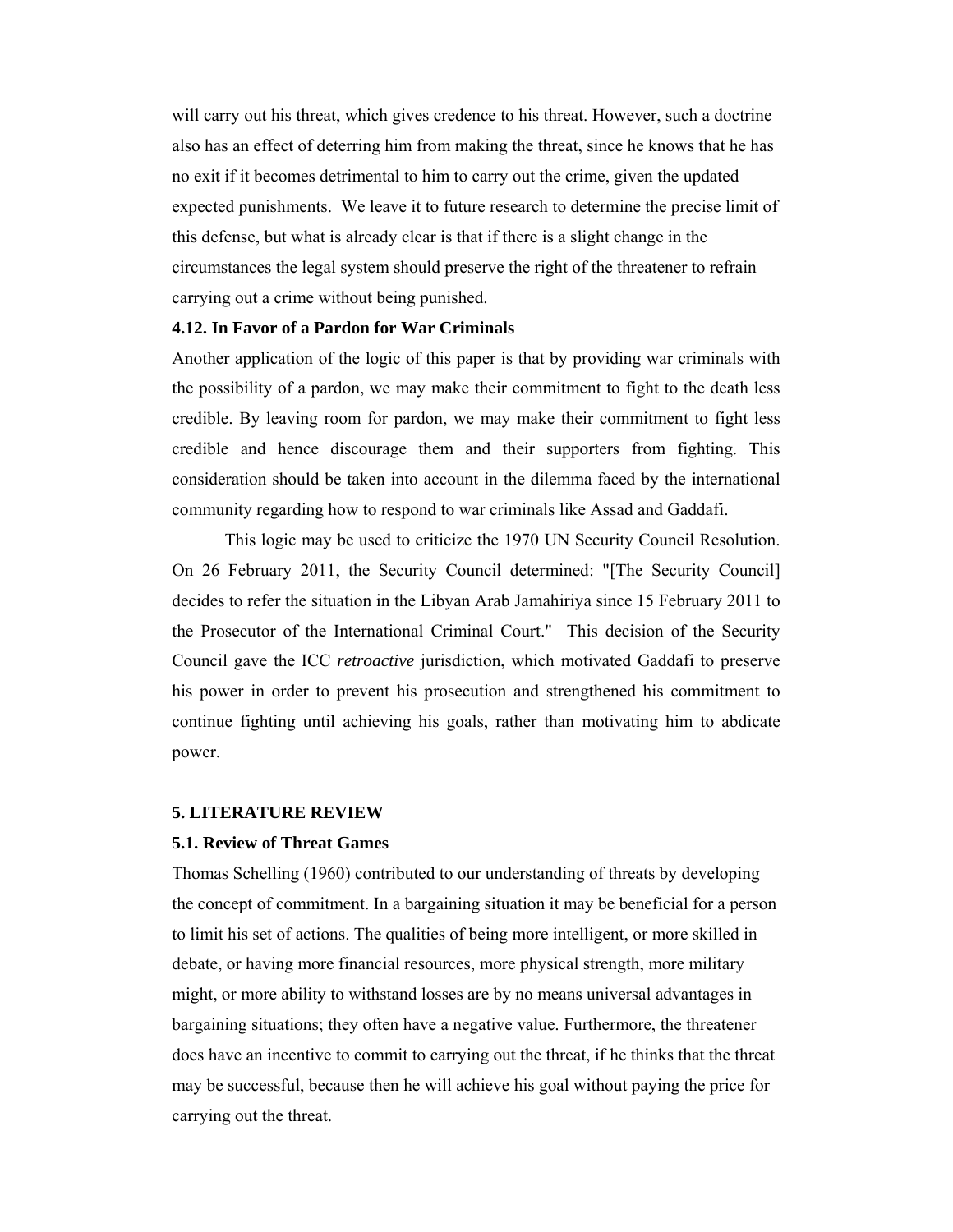An additional contribution to the analysis of threat games is the model of the empire and the provoking state. In order to prevent the provoking state from invading its neighbor, it may be efficient for the empire to "burn its bridges" by excluding the possibility of not responding. For example, Yugoslavia needs to decide whether to invade Bosnia. Yugoslavia will do so if and only if it believes that NATO will not respond. If Yugoslavia invades, NATO can respond by punishing Yugoslavia, and this will cost NATO 100. NATO can also refrain from responding, and this will cost Yugoslavia 75. So, if Yugoslavia invades, NATO will not respond, and the result will be that Yugoslavia will invade and NATO will not respond. However, NATO can also limit its set of actions. NATO can burn its bridges. For example, NATO can decide in advance and irreversibly that if Yugoslavia invades, the chief commander of NATO must attack; then, the result will be that Yugoslavia will not invade, and NATO will not respond. Another mechanism of NATO may be to transfer part of its forces to a neighborhood state and to bear the first 50 from the cost of 100. This time, if Yugoslavia invades Bosnia, NATO will respond since the remained cost is only 50. Therefore, Yugoslavia will not invade. In this case the "paying" of the first 50 was the commitment of NATO to respond.

A contribution to the understating of threat games in litigation is Bebchuk's analysis of the phenomena of "Negative Expected Value Suits" (1996). Bebchuk tried to solve the puzzle why Negative Expected Value Suits, i.e., suits in which the expected litigation cost of the plaintiff is bigger than the expected judgment, are submitted. The explanation is, of course, that the plaintiff is interested in settlement. However, why does he believe that the defendant will reach a settlement with him? If the plaintiff's litigation cost is bigger than his gain from the trial, does he have a credible threat to continue with the suit until judgment? Bebchuk's answer is that the capacity to divide the litigation cost explains the credibility of the threat to continue with negative expected value suits. If, for example, the expected judgment is 75, and the litigation cost is 100, then it will not be worthwhile to sue. Therefore, the threat to "settle or be sued" is not credible. However, if it is possible to divide the litigation cost of the plaintiff, such that in the first stage he will pay 50, and in the second stage he will pay 50 (and we will assume that the defendant cannot divide his cost and that plaintiff and defendant have symmetrical bargaining power), then the plaintiff's threat to sue becomes credible. The reason for this is that after he pays the first 50, it will be rational for the plaintiff to sue, since then he needs to pay only 50 – the litigation cost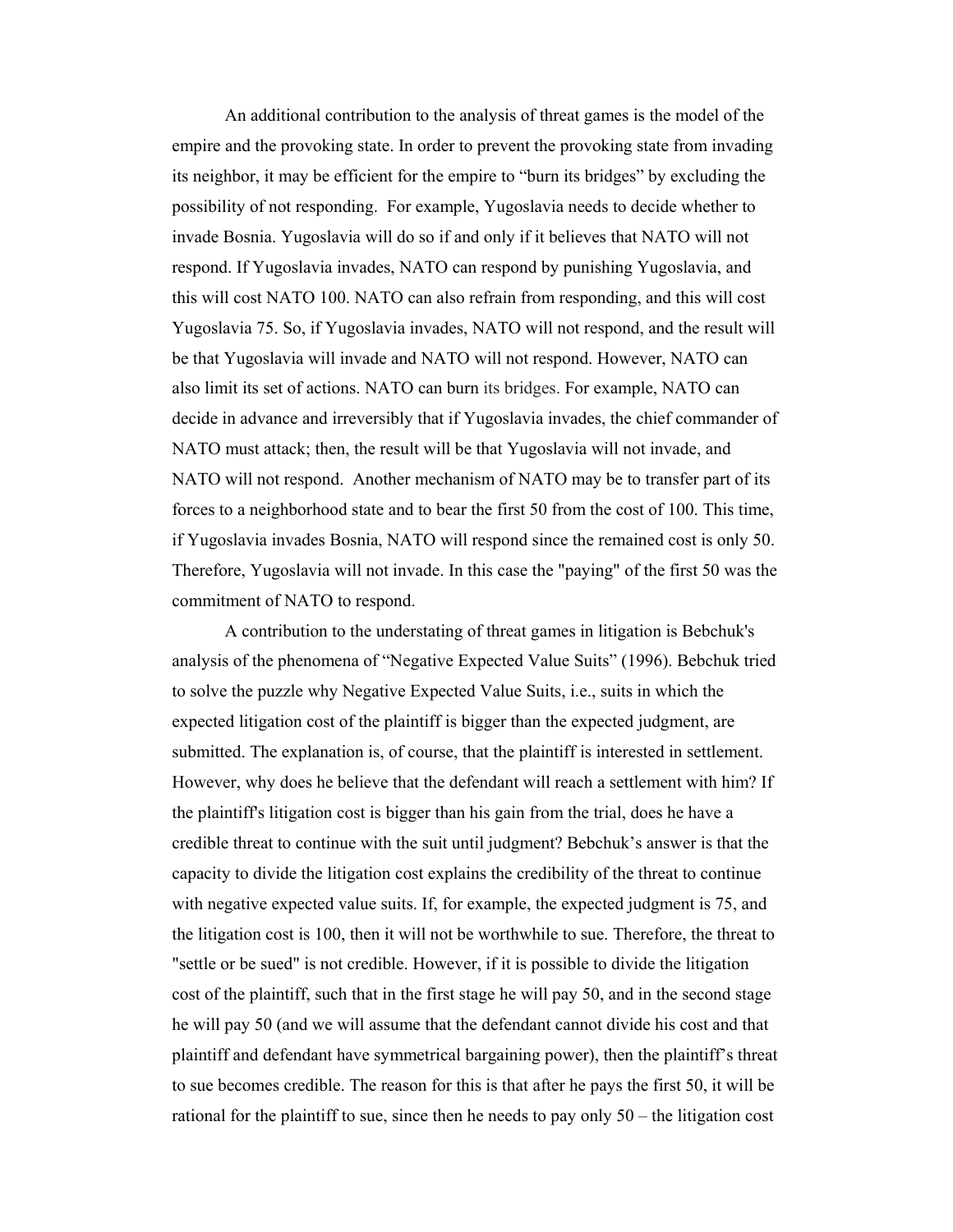– in order to gain 75 - the judgment. Hence, it is worthwhile to sue! Therefore, even before spending a cent on the suit, the plaintiff's threat is credible!

Bar-Gill and Ben-Shahar (2004) also study threat games. They discuss the situation of a person who threatens to breach a contract if the other side does not agree to change its conditions, and the other side capitulates to the threat. Asking when the law should enforce those modified contracts, they show that sometimes the two sides will be better off if the law enforces such modifications. If the law does not enforce the modified contract, it may lead to a breach, a result that, for the promisee, would be worse than reaching a new contract. If the promisee accepts the new contract in a legal system that enforces modified contracts, this signals that he will gain from the new contract, unless there is an information problem that misleads him to believe in an incredible threat to breach. Hence, their recommendation is that the law will recognize the new contract if and only if the threat is credible $14$ . By contrast, in cases where the threat to breach is incredible, it is better for the threatened side if the law does not recognize the validity of the new contract and continues to recognize the validity of the old contract, since this ruling will prevent his coercion.

## **5.2. Review of the Discussion on the Influence of Punishment on Criminal Activity**

The common intuition is that the bigger the punishment for a particular act, the less this act will be done. This thesis is subject to two kinds of criticism. The first criticism is that the thesis assumes that human beings are deterred from punishment, but the truth is that they are not: they may be irrational,  $^{15}$  or the risk of being punished may make the deed more attractive,  $^{16}$  e.g., when the risk changes the potential criminal's preferences, or when the potential criminal is a masochist (Camus, 1957). The second kind of criticism accepts the view that human beings are deterred from punishing  $$ i.e., human beings, including potential criminals, are rational, and that their

<sup>&</sup>lt;sup>14</sup> Only in situations of credible threats will it be better for both sides to reach a new contract, since only in such case will the threatener breach the contract if he has no legal capacity to modify the contract.

<sup>&</sup>lt;sup>15</sup> Russell (1916) claimed: "The defect of punishment, as a means of dealing with impulses which the community wishes to discourage, is that it does nothing to prevent the existence of the impulses, but merely endeavors to check their indulgence by an appeal of self-interest. This method, since it does not eradicate the impulses, probably only drives them to find other outlets even when it is successful in its immediate object; and if the impulses are strong, mere self-interest is not likely to curb them effectually, since it is not a very powerful motive except with unusually reasonable and rather passionless people. It is thought to be a stronger motive than it is, because our moods make us decisive ourselves as to our interest, and lead us to believe that it is consistent with the actions to which we are promoted by desire or impulse".

<sup>&</sup>lt;sup>16</sup> "Stolen waters are sweet, and bread *eaten* in secret is pleasant"; Proverbs 9,17 (King James version).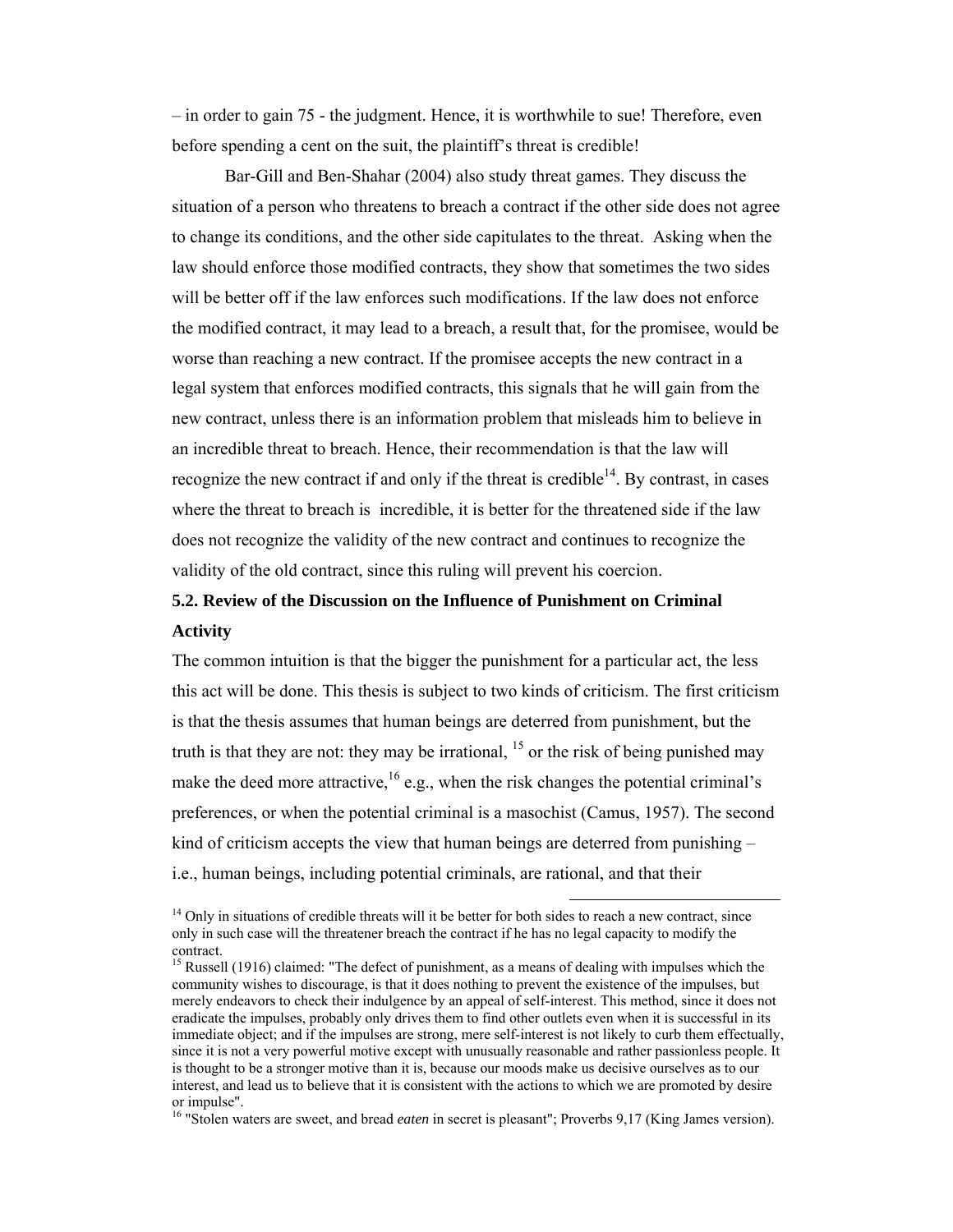preferences are changed dramatically by the threat of punishment and they are not masochists – but it rejects the view that punishment *always* reduces criminal activity. One criticism of this kind is marginal deterrence theory. It assumes that there is an upper bound to the capacity to punish, and therefore increasing punishment may deter the potential criminal from undertaking a first criminal act, but, if he has already undertaken a first crime, the severe punishment may motivate him to undertake a second and third criminal act, as well as other criminal deeds that will help him to escape being detected and prosecuted (Stigler, 1970). Posner (1985) discusses a situation of robbery from the perspective of marginal deterrence theory: "The attempter in our example will not, however, be punished so severely as if he had actually robbed the bank. There are two economic reasons for this: to give offenders an incentive to change their minds at the last moment (a form of marginal deterrence) and to minimize the costs of error, since there is a higher probability that an attempter really is harmless than that a person punished for an actual robbery has really done nothing." According to Posner, we are lenient in punishing a threat in order to encourage the robber who has **already threatened** to withdraw. In contrast, according to the explanation of this paper we are lenient in punishing the threat in order to make the threat incredible, which means that we wish to encourage the **potential** robber not to undertake the robbery. Furthermore, the explanation of Posner is of marginal deterrence: we are lenient in punishing the first crime, the threat, in order to prevent the **second and third crimes**. In contrast, according to the explanation for this paper we wish to be lenient in punishing the first crime in order to prevent the **first crime**, the threat. Another difference is that in marginal deterrence theory the criminal does not wish to be punished (not even for the first crime), while in our paper the robber wishes to be punished for the threat.

Another criticism of the claim that increasing punishment reduces criminal activity is that what the criminal chooses is not only criminal activity but a package of criminal activity and avoidance activity that reduces the probability or magnitude of punishment (Nussim and Tabbach, 2009). Increasing punishment may lead the criminal to choose a package of more avoidance activity and more criminal activity. Another criticism is that increasing the usage of shaming penalties causes them to lose their effectiveness, since a large community of shamed people will be created (Harel and Klement, 2007). The paper of Polinsky and Shavell (2001) claims that punishing for extortion indeed leads to fewer cases of extortion but leads to more framing of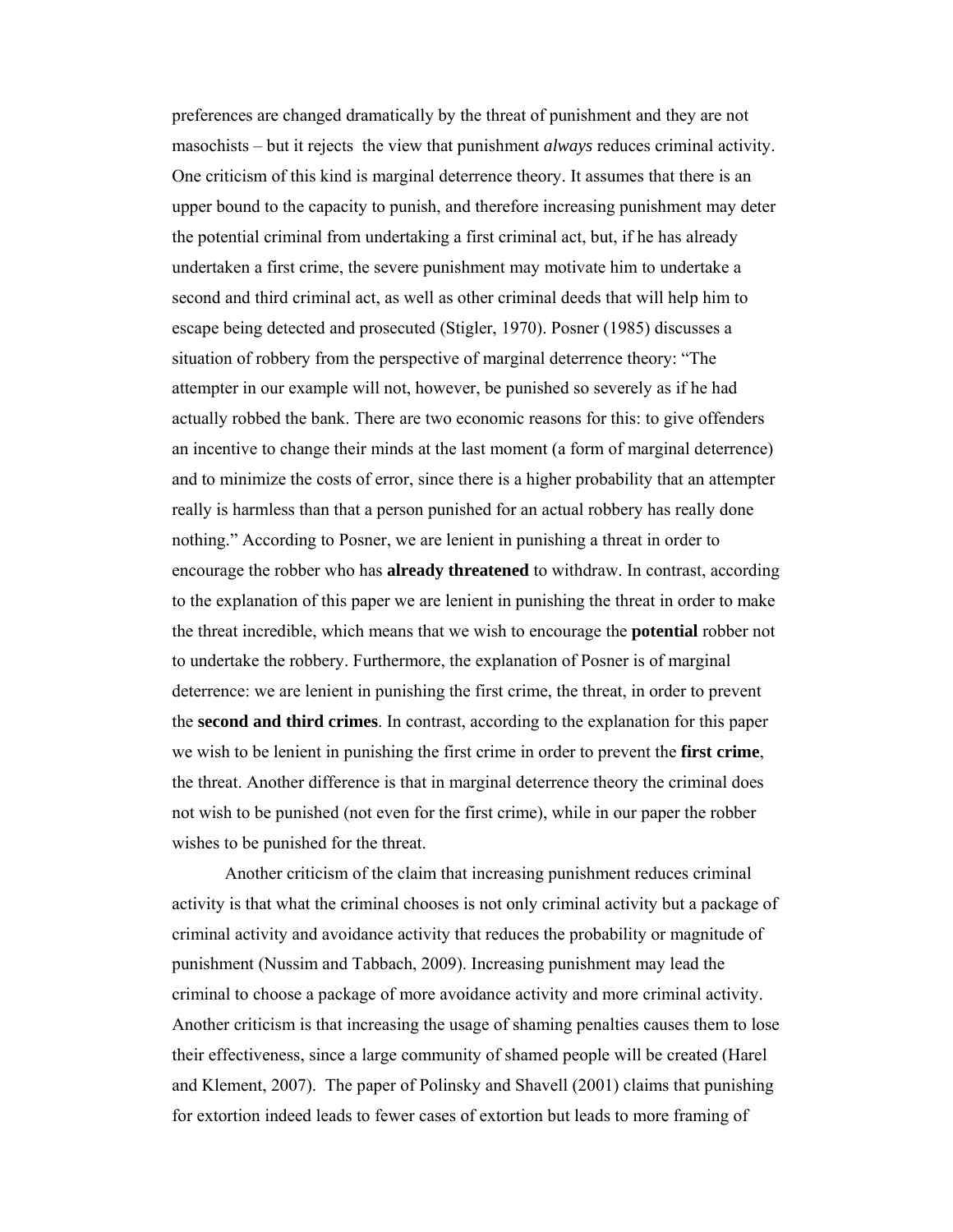innocent individuals so as to extort money from them "The kernel of the reason is that sanctioning extortion leads to one of two detrimental consequences: it will either fail to deter extortion and result in higher costs to innocent individuals (the sum of their expected extortion payment and the expected fine on them for paying extortion); or else it will cause enforcers to switch from extorting money from innocent individuals to framing them, which is socially worse." Therefore, the authors claim that the optimal deterrence will be achieved by cancelling the punishment for extortion. This thesis has many problems; e.g., some policemen extort, but are not be punished. Therefore, the policemen who survive in the police force are the corrupt ones. Moreover, there is also the problem of not taking into account that the credibility of a threat is a function of the punishment for the threat.<sup>17</sup>

#### **6. MODIFICATIONS OF THE ASSUMPTIONS**

#### **6.1. The Case of the Repeat Robber**

Until now we have assumed that the robber is a one-time offender. Now, let us assume that he is a repeat player. Unlike a one-time offender, a repeat robber accumulates a reputation. Therefore, when this robber carries out his threat, he also gains a reputation (*r*). As a repeat player his benefit from a successful robbery or from taking the asset violently is actually increased, and the other parameters are not changed. Thus, we can see that the repeat robber, more than the one-time robber, will evaluate the expected benefit from carrying out the threat. As before, if the expected punishment for the threat is big enough, the threat will be credible. In order for the

 $17$  The thesis proposed in this paper is not subject to the problems challenging the thesis of Polinsky and Shavell. Firstly, even if we punish very leniently for the threat, i.e. for the attempt to extort, the result will not be that there will be people who threaten but are not punished, in contrast to Polinsky and Shavell's recommended rule not to punish for extortion. This is so since those whose threats are credible will bear the penalty for the extortion agreement (the robbery); and those whose threats are not credible will not threaten at all. An additional difference between our paper and Polinsky and Shavell lies at the heart of our thesis: we propose to examine the credibility of threats as a function of the punishment for them: punishment for threats turns incredible threats into credible ones, and leads to more threats and crimes. Polinsky and Shavell ignored that even in cases where it is not beneficial to carry out the threat **before** it is made, it may be beneficial to carry it out after the threat is made because of the punishment for the threat. This means that the threat is credible not when the gain from carrying it out is greater than the cost of it, but rather when the gain from carrying it out is greater than the cost of it minus the punishment for threat! A third difference is that unlike in their model, in ours there is "incentive reversal." A forth difference is that in their model both the criminal and the victim gain from cancelling the punishment for extortion, while in our model the victim gains from cancelling the punishment for extortion, but the robber wishes to be punished for the attempt to extort. This means that in our model, increasing the punishment promotes the interest of the criminal! A fifth difference is that we are interested in the punishment for the threat, while they are interested in the punishment for extortion, which is equivalent to the punishment for successful robbery.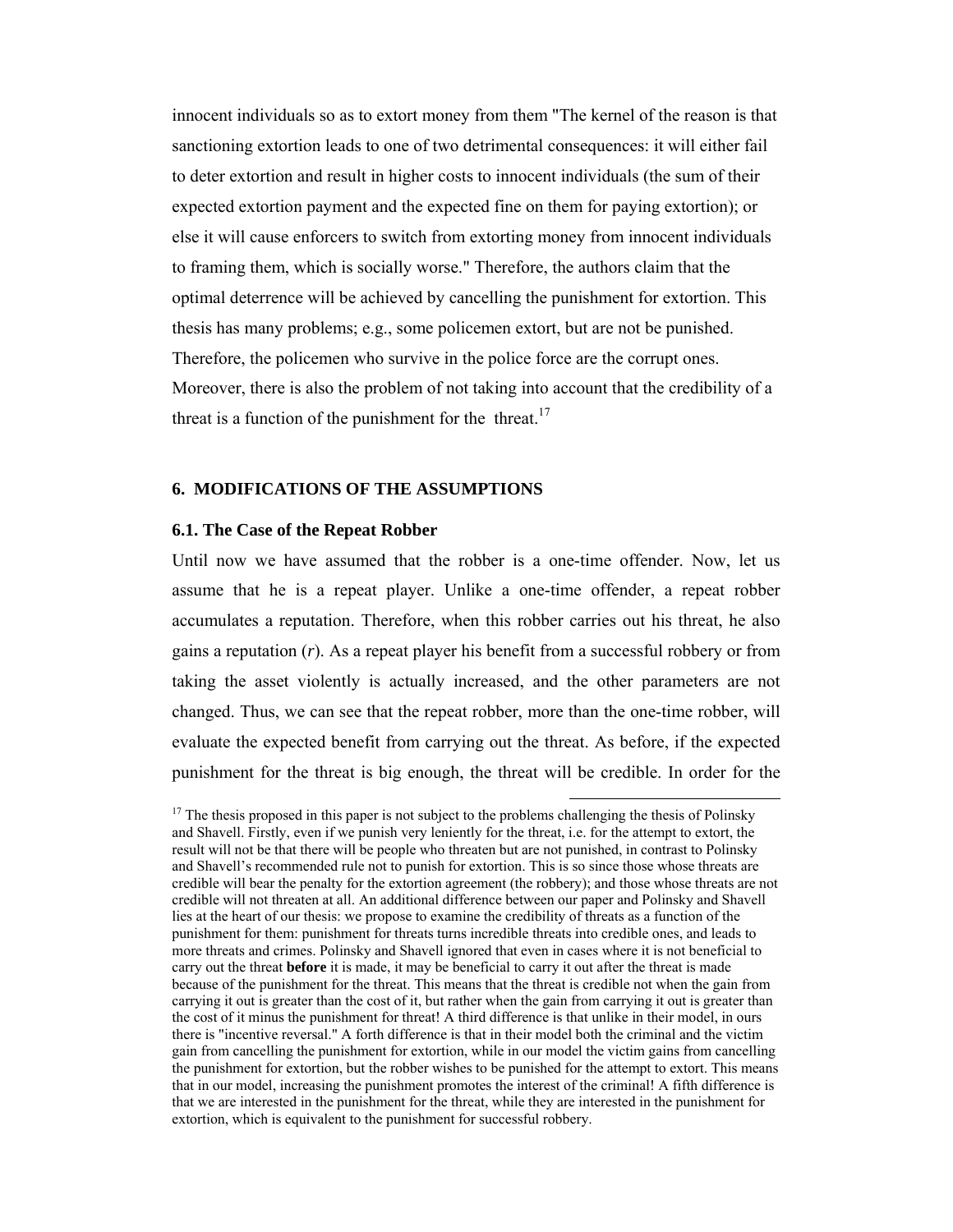threat to be credible, the punishment for the threat  $(P_t)$  needs to be bigger than the difference between the expected punishment for carrying out the threat  $(P_m)$  and the expected benefit from carrying out the threat, which in this case includes also the reputational gain<sup>18</sup> (M' + r). Therefore, the critical expected punishment for the threat beyond which the threats are credible is now lower. However, the conclusion is the same as before: the threat is credible if and only if the punishment for the threat is bigger than the critical punishment that makes the threat credible. When the punishment for the threat is greater, then the set of assets that the criminal can credibly threaten to take by violence becomes greater. Therefore, when the punishment for the threat is bigger, there will be more robberies (or extortions, blackmail, etc.) The conclusion is that in the case of a repeat robber, the threat will be credible when the punishment for it is big enough. We have shown that by moving to a game with a repeat robber, the conclusion of the paper is qualitatively unchanged. There is still incentive reversal and the punishment for the threats themselves makes them credible and encourages criminals to make them.

#### **6.2. Asymmetric Information and Irrationality**

This chapter examines the robustness of the model. In a world in which all players are rational and informed, the punishment for a threat turns incredible threats into credible ones; there is an incentive reversal regarding the punishment of threat; and the punishment that minimizes the cases of threats is epsilon. What happens in a world in which not all the players are informed, or not all the players are rational? Firstly, we will discuss a world in which not all the players are informed and show that if the expected punishment for the threat is greater than a particular critical point, then it will be beneficial for the robbers to carry out all their threats, and it will be rational for the victims to give in to any threat. In this legal system the victim will not need any information regarding the preferences of the robber, or to make any calculation. There will be a rational rule to "give in to any threat," and this rule will lead to a rational act in every case!

Next, we will discuss different situations of irrationality and asymmetric information and show that, in all such situations, the conclusion that the punishment for the threat turns incredible threats into credible ones is stable. Additionally, we will

<sup>&</sup>lt;sup>18</sup> The threat is credible if and only if  $P_t > P_m$ -(M' + r).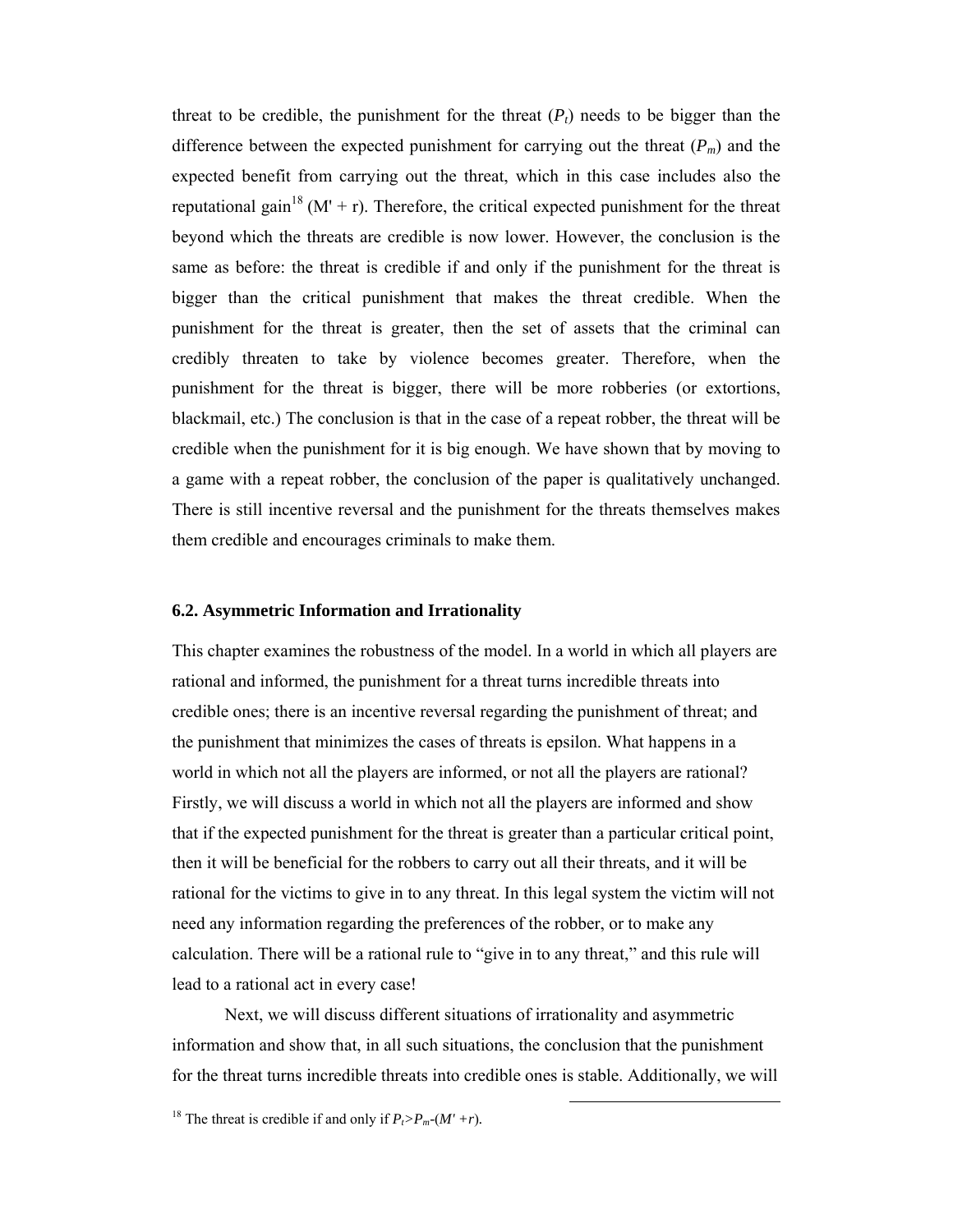show that the phenomena of incentive reversal exists also in the "irrational worlds" of irrational victims or irrational threateners and in situations of asymmetric information; but that moderate punishment for a threat will minimize threats, extortions, robberies, and blackmail in those cases where some victims give in to an incredible threat because they are irrational or uninformed and the robber cannot identify them as incredible. That is, too lenient a punishment for threats encourages the criminal to threaten in the event that the victim will be irrational; i.e., he will heed even an incredible threat. However, in situations of risk to irrational robbers or victims who give in to incredible threats, the punishment that will minimize robberies and threats is epsilon.

## *6.2.1. Asymmetric Information: When the Victim Does not Know If the Threat Is Credible*

Let us investigate the case in which the victim does not know if the threat is credible. We will show that if the sanction for the threat is severe enough, the victim will give in to any threat, and this will motivate the robber to threaten and to ignore the risk of being punished for the threat. Let us assume that the sanction for a threat that is not heeded and not realized is capital punishment. In this legal system every threat will be credible, and the victim will give in to every threat, and the robber will not be punished for the threat (but for the robbery). This will happen even if the expected punishment for the threat is greater than the expected punishment for its being carried out. We wish to claim that the critical point that makes every threat credible is much lower. In order to discover this critical point we will model the situation as follows.

- We assumed that the victim knows how many years in prison the asset is worth for the victim. Let us now assume that the victim does not know how much the asset is worth for the robber.
- However, in the case of robbery, the victim can conclude from the revealed preference of the robber to attempt to rob that the robbed asset is worth more for the robber than the expected punishment for robbery  $(M > P_r)$ .
- The victim will give in if he believes that the threat is credible, i.e.,  $P_m$ -*M'*<*Pt*.
- Let us denote:  $g = M'/M = m(1-q_m)/m(1-q_r) = (1-q_m)/(1-q_r)$ . This is the ratio between the probability of not being caught in the case of executing the threat and the probability of not being caught in the case of successful robbery.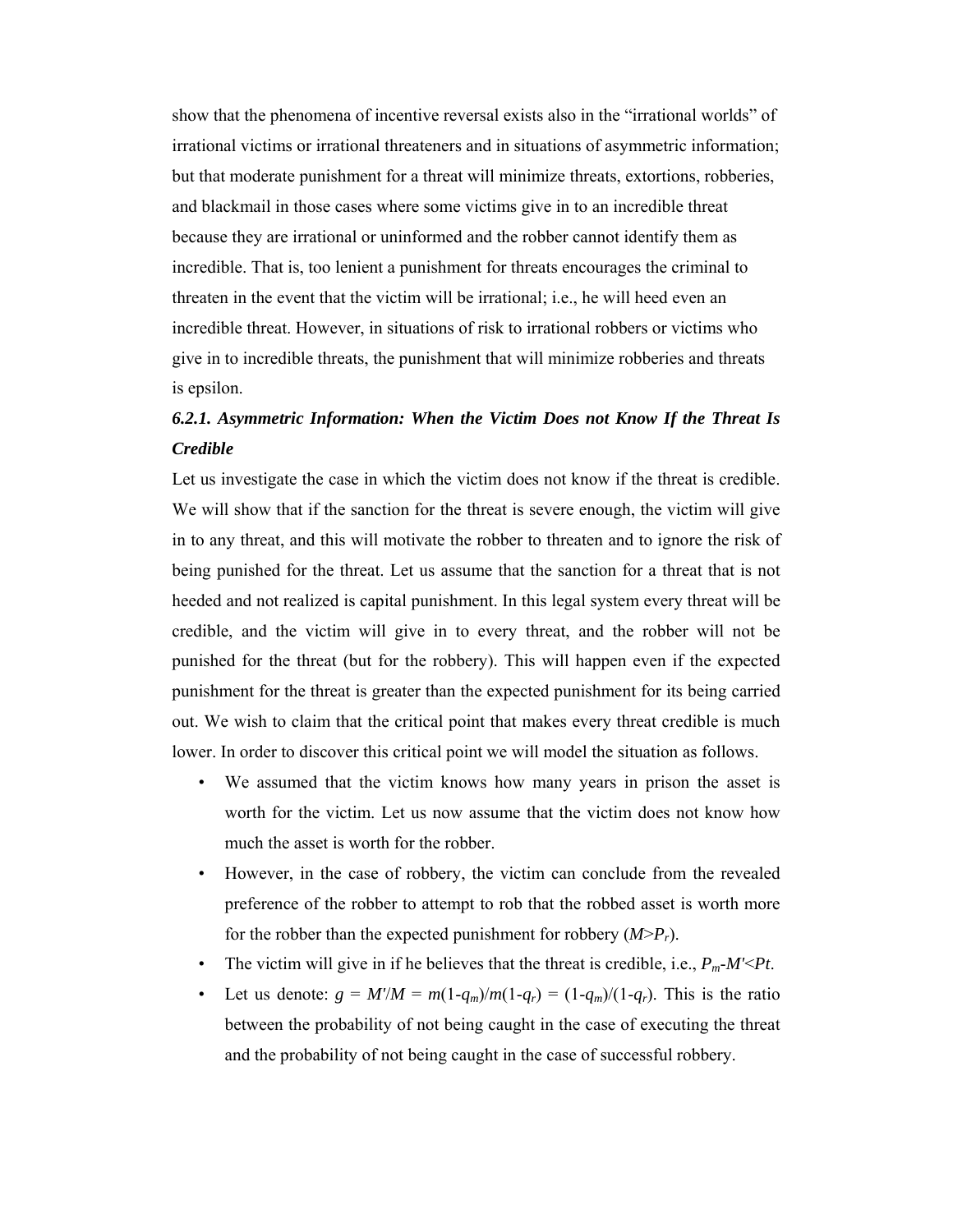- If  $P_m$ -g $P_r$   $\leq P_t$  (i.e., if the punishment for threat is great enough), then  $P_m$ - $M' \leq P_t$ (i.e., the threat is credible) $^{19}$ .
- Therefore, in a legal system in which  $P_f > P_m gP_r$ , i.e. the punishment for threat is great enough, every criminal threat is credible.
- Therefore, even when the victim does not know how many years in prison the asset is worth for the victim, a severe enough punishment for the threat will lead to a result of "successful robbery."

The interpretation of the result is that the law may make every threat that is made credible. The law may supply the robber with incentives to make only credible threats, such that the victim will get a signal that every threat with which he is threatened is credible. Let us explain this: from the choice of the robber to rob it can be concluded that the robbed asset is worth for him at least the expected punishment for robbery. The victim can know the lower bound of the expected benefit from a successful robbery to the robber is; it is the expected punishment for robbery  $(P_r)$ . Thus, he can also know the lower bound of the expected benefit from taking the asset violently.

The law can prevent the threat to take the asset violently from being carried out only if the value of the assets is low enough. Specifically, the value of these assets, when taken violently, is less than the expected punishment for carrying out the threat minus the expected punishment for making the threat  $(P_m - P_t)$ . The point is that if the lower bound of the value of the asset that is worth robbing is greater than this size  $(P_m - P_t)$ , then the threat becomes credible for every asset. When the punishment for the threat is severe enough, then it is beneficial to execute every threat that has already been made. One who lives in such a society (legal system) will benefit from giving in to every threat. In such a society a rule of "giving in to every threat" is not only a rational rule, but also a rational act. In other words, one who acts according to the rule of "giving up to every threat" will behave exactly like a person with perfect calculation capacity and perfect information. This rule will lead him to the right deed in every case. In such a society the evolutionarily stable strategy will be that all the robbers that made criminal threats will execute them whenever the victim refuses to give in, and all the victims will give in (this is also a Nash equilibrium, which means a stable social norm). The victim need not act in a planned, rational way in order to do the rational thing, namely, to give in. It will be beneficial for all victims to give in,

 <sup>19</sup> This is so since *M*>*Pr*, which implies that *MM'*>*PrM'*, which implies that *M'*>*PrM'*/*M*, which implies that  $M > gP_r$ , which implies that if  $P_m-gP_r < P_t$ , then  $P_m-M' < P_t$ .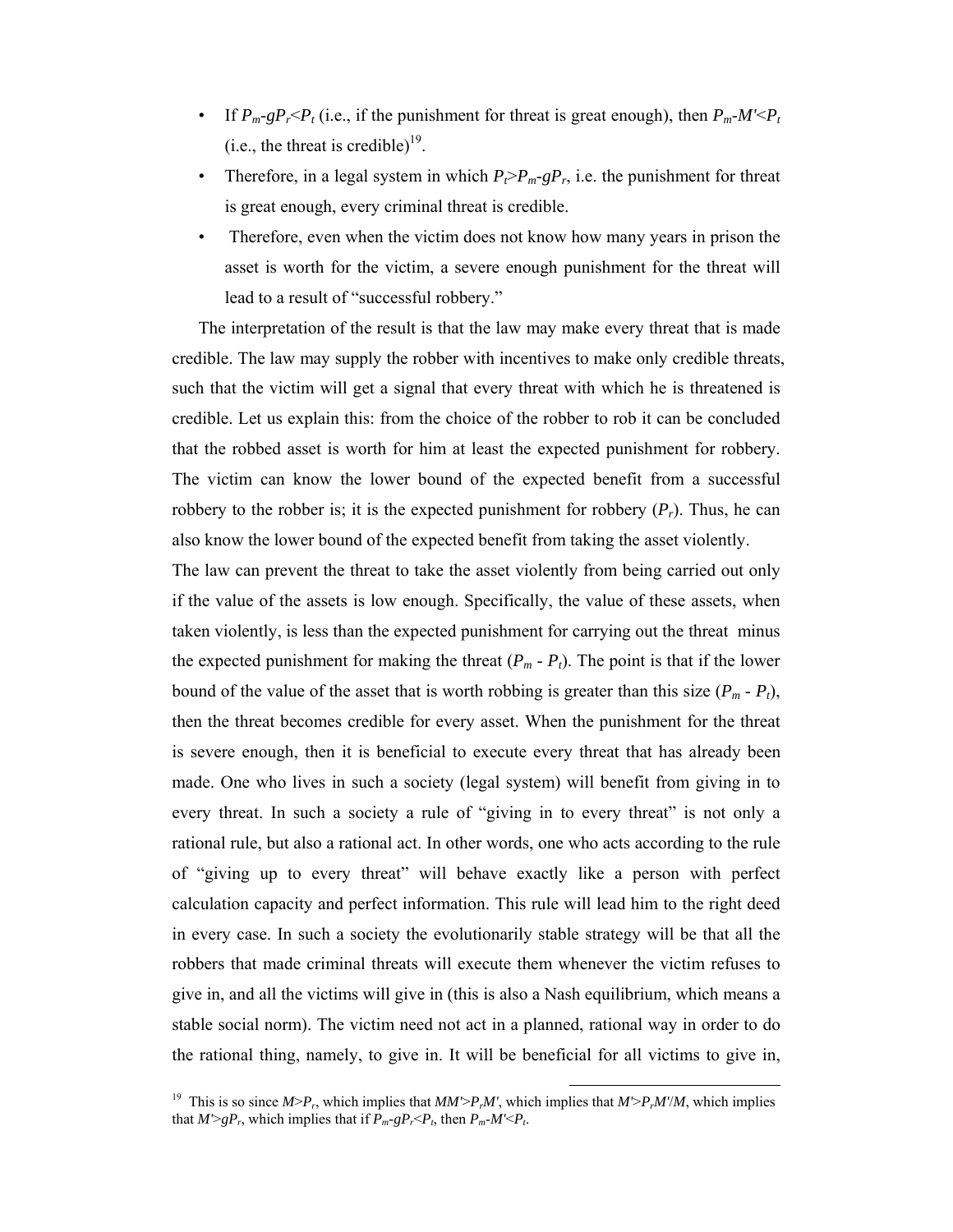and they need not make any calculation or know the value of the asset. All they need to know is that in their society it is rational to give in to every criminal threat.

Moreover, let us investigate legal systems in which the punishment for a threat is not severe enough to make every threat credible. We can imagine a careful type of victim who refuses to capitulate only in "safe cases," i.e. if and only if the upper bound of the robber's expected benefit from taking the money violently is less than the lower bound of the expected punishment for taking the money violently minus the upper bound of the punishment for the threat. If the victim knows that the upper bound of the expected benefit from taking the money violently is less than the lower bound of the punishment for taking the money violently, then he will not capitulate in a regime that does not punish for the threat. However, if the upper bound of the expected punishment for the threat is greater than the lower bound of the expected punishment for murder minus the upper bound of the expected benefit from taking the asset violently, then he will capitulate. Alternatively, we can imagine a careless type of victim who gives in if and only if he is sure the threat will be realized. He will give in if and only if the lower bound of *M'* is greater than the upper bound of the punishment for taking the money violently minus the lower bound for the punishment for the threat. We can see that increasing the punishment for the threat will influence him too. Actually, we can imagine that every type of victim across the spectrum has his critical point where if the probability he attributes to the credibility of the threat being carried out is greater than that critical point, then he will give in. The individual critical point for every rational victim is positively correlated with the sanction for the threat. The conclusion is that the punishment incentivizes the victim to give in, when he does not know whether the threat is credible.

### *6.2.2. What Happens When the Victim Does not Know Whether the Robber is Rational?*

We have assumed that the victim knows that the robber is rational, which means that he will not commit threats that are not worthy for him to be carried out. Let us assume now that some of the robbers are irrational, in the sense that they will execute the threat even when it is irrational for them to do so. The victim cannot distinguish between rational and irrational threateners.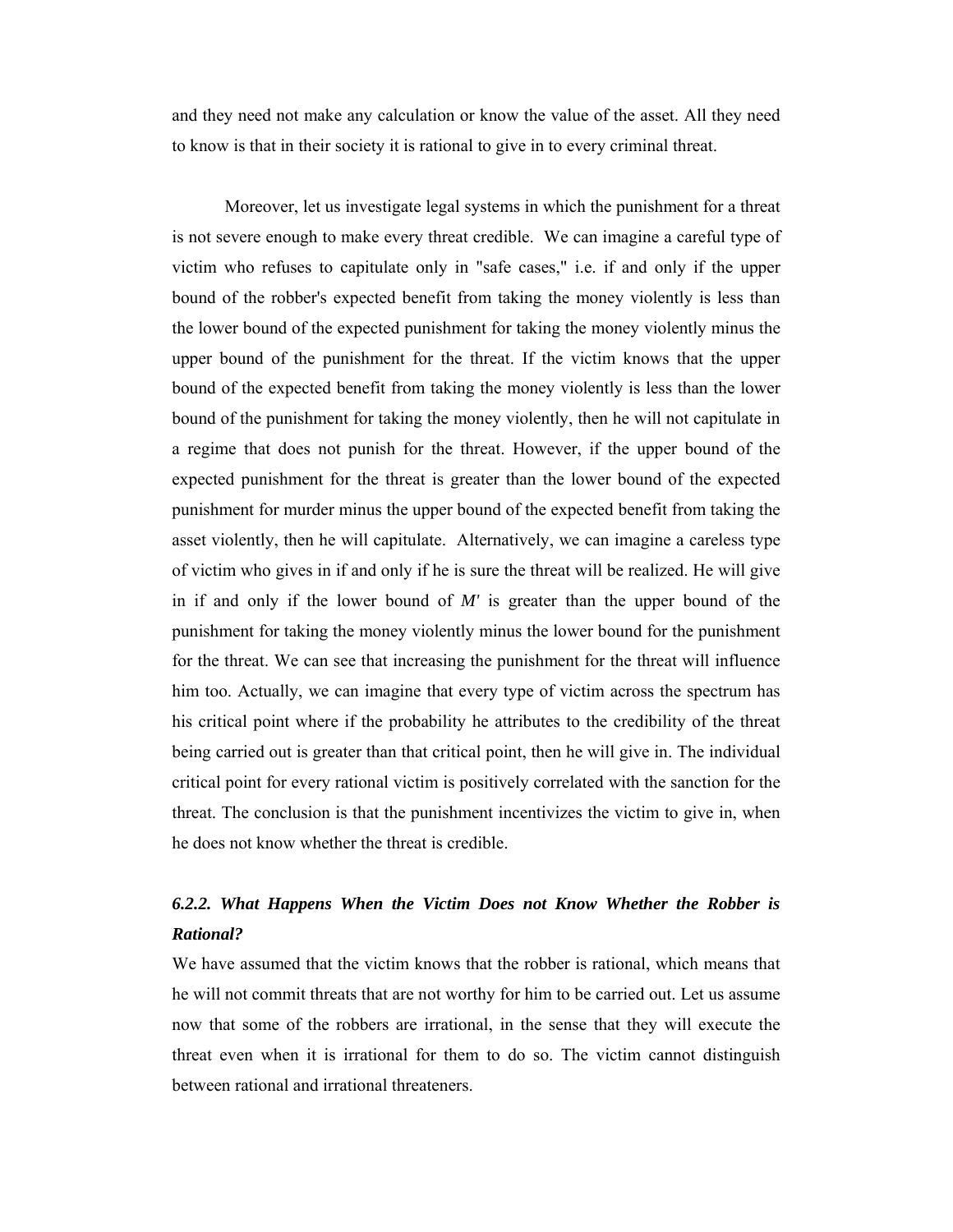\* Let us denote by *b* the probability that the robber is irrational, i.e., the probability that he will commit the threat, regardless of whether it is beneficial for him to do so or not.

\* Let us denote by *L* the loss that will be borne by the victim from the execution of the threat by the robber.

\* The victim will give in to the robber either if the robber has a credible threat  $(P_t >$  $M'-P_m$ ), or if the expected damage from an irrational robber is greater than the expected damage from giving in, i.e., *Lb*>*M*.

\* Thus, the analysis has not changed qualitatively: when the punishment is bigger, then there will be more threats and robberies.

Another interesting conclusion is that irrational robbers attract also rational robbers to join the marketplace of crime. We have a critical point that if the proportion of irrational robbers in the population (the marketplace of crime) is greater than that point, then new rational people will join the criminal population until the proportion of irrational robbers is not be greater than that critical point. Thus, society benefits more when we deter irrational criminals than when we deter rational ones.

#### *6.2.3. What Happens If Some Victims Give in Even to Incredible Threats?*

Let us assume that some victims will give in even to incredible threats. This may be either because the victim is irrational or uninformed (including about the rationality of the robber). We assume that the robber does not know if the specific victim will give in to his incredible threat.

Let us begin with an example: 50% of the victims give in to any threat, the value of the asset (when it is robbed or taken violently) is 10 months in prison, the expected punishment for robbery is 8 months in prison, and the expected punishment for taking the asset violently is 16 months in prison. The result is that the robber will attempt to rob if the punishment for the threat is less than 2 months in prison. The robber will have a 50 percent probability of gaining 2 (in the case of an "irrational victim") and a 50 percent probability of losing 2 (in the case of a "rational victim"). However, he will also attempt to rob if the punishment is greater than 6 months, since then he will have a credible threat. Thus, he will not attempt to rob if and only if the punishment is greater than 2 months, but less than 6 months.

Let us now introduce some modifications to our example.

1. If we modify the example such that 1/3 of the victims give in to every threat, then in order to prevent the robbery of such an asset the punishment for the threat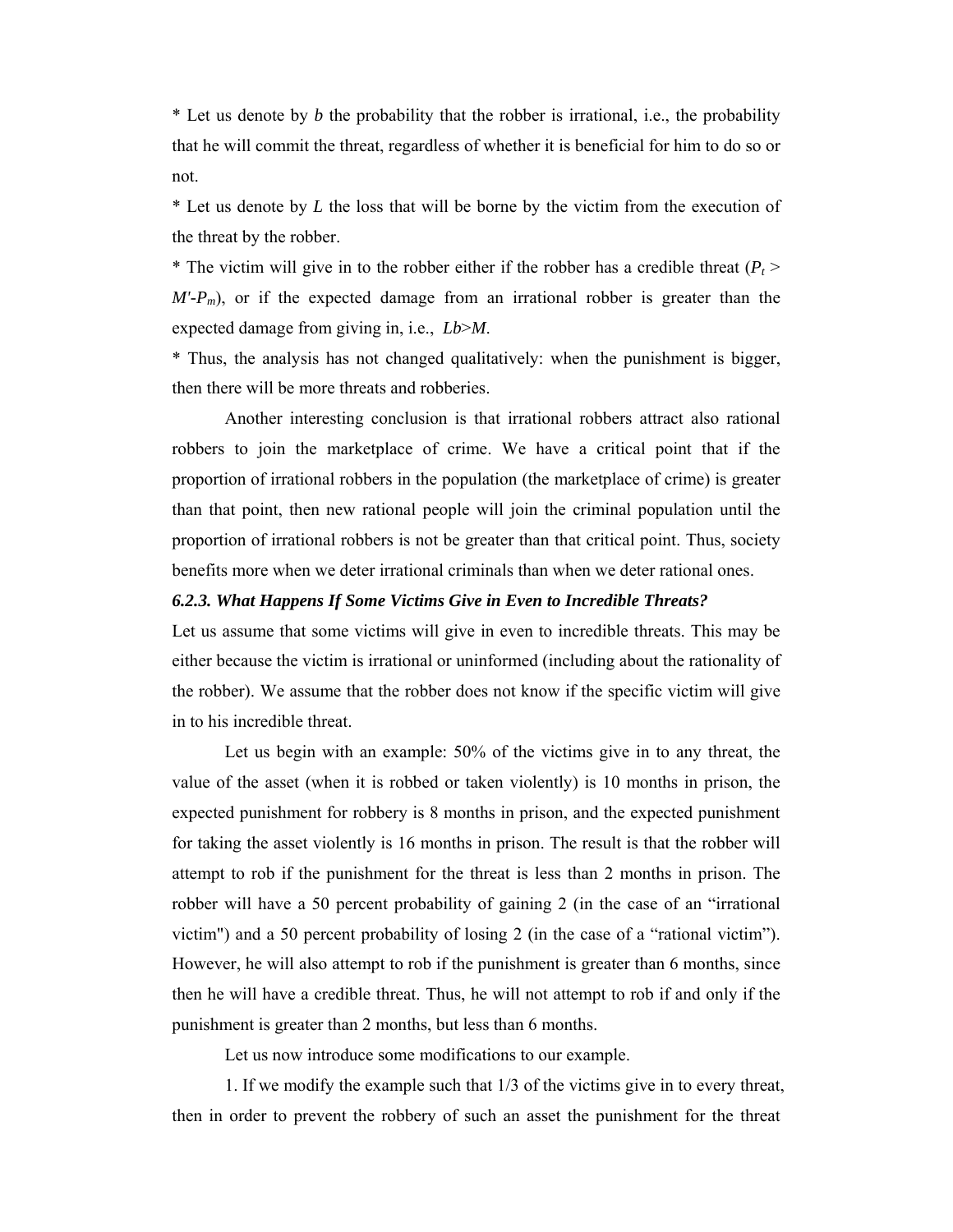should be greater than 1 month (then the robber has a chance of 1/3 to gain 2 months versus a risk of 2/3 to lose more than 1 month) but less than 6 months (otherwise the threat will be credible).

2. If we modify the example such that more than 0.75 of the victims give in to any credible threat, there is no punishment for threat that will prevent the robbery: if it is more than 6 months, then every threat becomes credible and it is worthwhile to rob. However, if it is less than 6 months, then it is worthwhile to attempt to rob in the event that the victim is one who gives in to any threat. Hence, even if the judge does not know the proportion of victims who give in to any threat, she can conclude that a punishment of more than 6 months for attempting to rob such an asset cannot prevent the robbery. More generally, even if the judge does not know the proportion of victims who give in to any threat, she should not impose a punishment greater than the critical point that turns incredible threat into credible ones, which is independent of the number of such victims.

3. Let us now modify the value of the asset such that the value of an asset robbed with violence is 15 months in prison. Fifty percent of the victims give in to any threat, and the punishment for robbery and taking the asset violently are as above. Thus, there is no punishment for the threat that can prevent the threat. If the punishment for the attempt is less than 7 months, then it is rational to rob in the event that the victim is irrational. However, if the punishment for the threat is greater than 1 month, then every threat is credible.

Furthermore, if the punishment for a successful robbery and the punishment for taking money violently are independent of the value of the asset, then in our example the upper bound of the value of the asset whose robbery the law can prevent is 12 months in prison. If the asset is more expensive than that, then a punishment of 4 or more months for the threat makes the threat credible, but a punishment of 4 or less months makes the attempt worthwhile in the event that the victim will give in to any threat. In this case, the robber will have a fifty percent probability of gaining 4 and a fifty percent probability of losing less than 4. The robbery of an asset with a value of 12 will be prevented by a punishment of 4 months for the attempt. This punishment will prevent even the robbery of any cheaper asset. Hence, this may be considered to be the optimal punishment.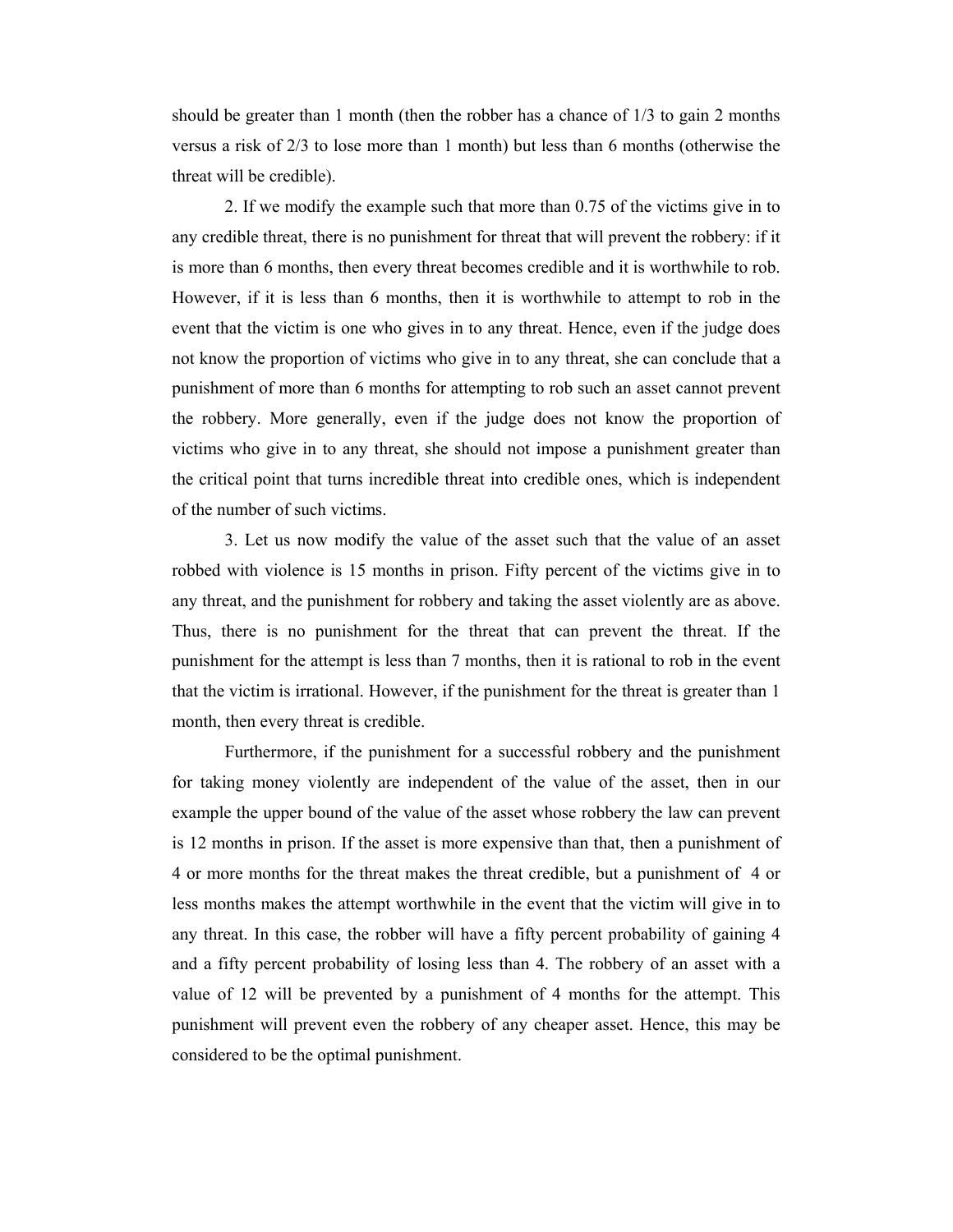Let us now investigate the general case. We assume that the robber attributes a probability *e* that the victim will give in to his incredible threat (*e* may be a function of the punishment for the threat  $(P<sub>t</sub>)$ ). The victim may give in because he is irrational or because he is rational but uninformed.

The robber will not rob if his expected benefit from a successful robbery is less than his expected punishment for robbery (*M*<*Pr*). However, if his expected benefit from a successful robbery is greater than his expected punishment for robbery (*M*>*Pr*), he may rob. In that case he will rob if and only if he has a credible threat *or* he has no credible threat, but it is still worthwhile to rob since the victim may be one who gives in to every threat. If the robber makes an incredible threat, his benefit will be *eM* (the victim will give him the money with probability *e*), and his cost will be *ePr* + (1-*e*)*Pt* (with probability e, he will be punished for robbery, and with probability 1-*e*  he will be punished for the threat). Thus, when the robber's threat is incredible, he will attempt to rob if and only if  $eM > eP_r + (1 - e)P_t$ , which means if and only if *Pt*<(*e*/1-*e*)[*M*-*Pr*].

Thus, the robber will not rob if and only if:

1.  $(e/1-e)(M-P_r) \le P_f \le P_m-M'$  (his threat is not credible, and, in addition, in the case of an incredible threat the punishment for the attempt makes it not worthwhile to attempt it in order to have the opportunity to meet an irrational victim).

or

2. *M*<*Pr* (even a successful robbery is not worthwhile).

Hence, we should have a moderate punishment for the attempt. It should be lenient enough to make the threat incredible and severe enough to deter the robber from attempting to rob in the event that the victim is either irrational or careful but uninformed. What is special in this case is that the robber may bear the punishment for the threat, since he may make threats he does not intend to realize. $20$ 

<sup>&</sup>lt;sup>20</sup> However, when  $e/1-e$  is a function of  $P_t$ , and in addition  $\Delta(e/1-e)/\Delta P > 1$ ; then in order to make  $P_t$ greater than  $(e/1-e)(M-P_r)$ , we may need to *decrease*  $P_t$ . More specifically, when  $\Delta(e/1-e)/\Delta P > 1$ , i.e. when the change in punishment changes the ratio between the number of victims who give in to incredible threat and the number of victims who do not give in, more quickly than the change in punishment; we need to *decrease* the punishment for the threat in order to discourage the robber from making *incredible* threat in the event that the victim will give in to any threat. Of course, the conclusion, that we need to decrease the punishment for the threat in order to make threats incredible ones, is stable in those cases too. Furthermore, if  $\Delta(e/1-e)/\Delta P_f > 1$  for every  $P_t$ , then the optimal punishment is epsilon.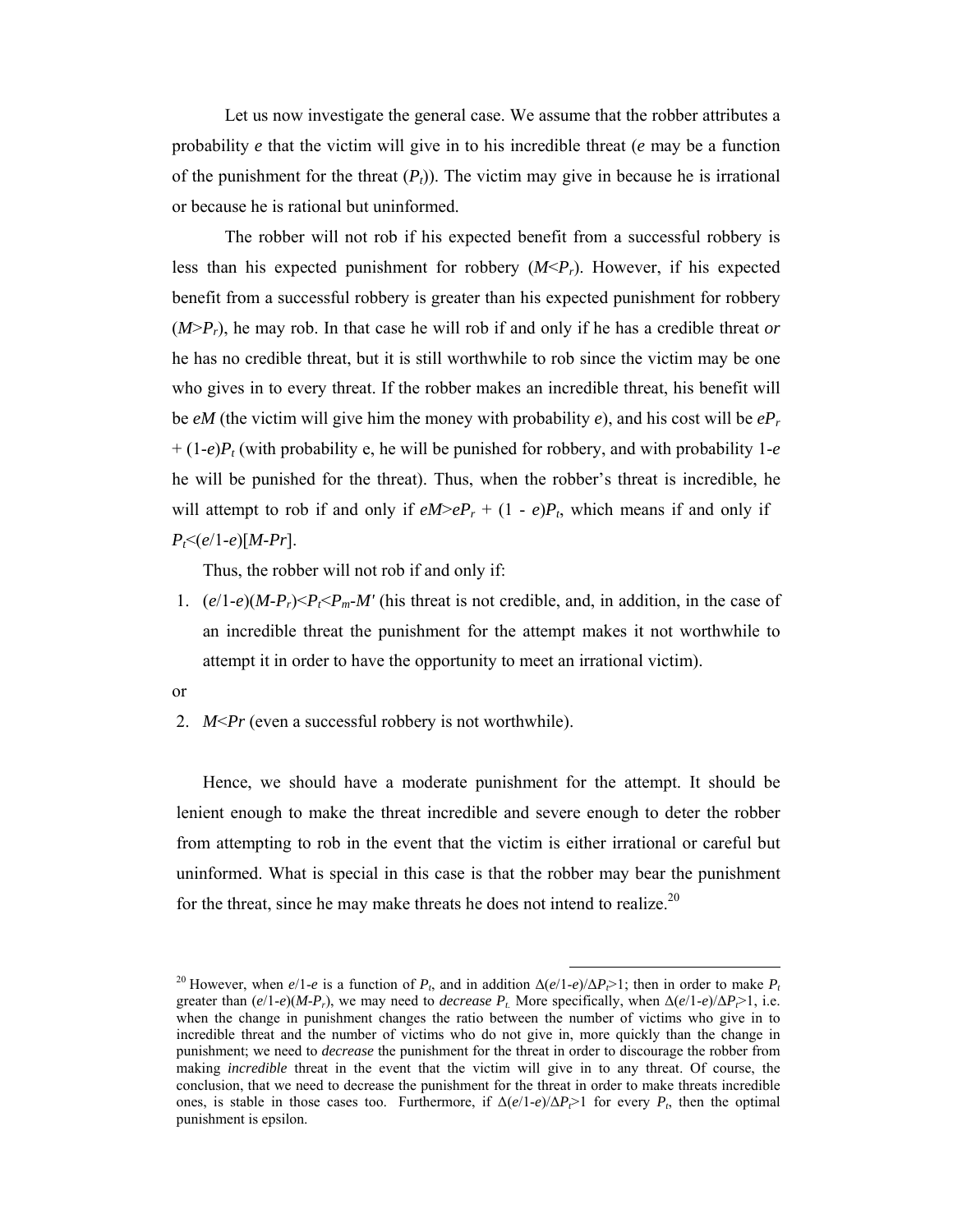Let us investigate now what the optimal punishment for the attempt is when the punishments for robbery and for carrying out the threat are independent of the value of the asset. In order to prevent the robbery, the punishment for the attempt should be:  $(e/1-e)(M-P_r) \leq P_f \leq P_m-M'$ . Thus, there is no punishment for the attempt that prevents the robbery, when  $P_m$ - $M' \leq (e/1-e)(M-P_r)$ . In these cases it is sufficient that the value of the robbed asset be greater than the punishment for robbery, in order that for the robber to attempt.<sup>21</sup> Let us now ask what is the most expensive asset  $(M^*)$  whose robbery can be prevented by the punishment for the threat. We will find the answer to this question by solving the following equation<sup>22</sup>:  $(e/1-e)(M^*P_r)=P_m-M'^*$ , which means  $(e/1-e)(M^*P_r)=P_m-gM^*$ . Hence  $M^*=[eP_r+(1-e)P_m]/(e+g-eg)$ .

Now, let us ask which punishment for the threat  $(P_t^*)$  is needed in order to prevent the robbery of the asset  $(M^*)$ . It is when  $P_t^* = P_m - M'^*$  (this is the biggest punishment for the threat that will not make the threat to rob such an asset credible). Thus,  $P_t^* = P_m$  $g[eP_r+(1-e)P_m]/(e+g-eg) = {P_m(e+g-eg)-g[eP_r+(1-e)P_m]}/(e+g-eg) = (eP_m+gP_m-egP_m-eg)$  $egP_r-gP_m+egP_m)/(e+g-eg)=(eP_m-egP_r)/(e+g-eg)=e(P_m-P_r)/(e+g-eg).$ 

Let us now investigate what is the optimal punishment when *M*=*M'*, i.e., when the value of the robbed asset is equal to the value of the asset taken violently, i.e., when  $g=1$ . In this case, we get the elegant result that the optimal punishment is  $P_t^* = e(P_m - P_r)$ . This means that when the gap between the robbed asset and the asset that is taken violently is negligible, the optimal punishment for the threat is the proportion of victims who give in to any threat multiplied by the gap between the punishment for robbery and the punishment for the attempt. Such a punishment for an attempt will prevent the attempt to rob the most expensive asset that the law can prevent, which is  $M^*=(1-e)P_m+eP_r$ , and generally<sup>23</sup> any cheaper asset.

 $21$  This may be a good reason why the punishment for robbery, or for carrying out the threat to take the money violently, should depend on the value of the asset.

<sup>22</sup> We implicitly assume that if the punishment is severe enough to prevent the making of *incredible* threat to take violently m, it is sufficient to prevent the making of *incredible* threat to take violently any sum of money greater than m. In other words, we assume that  $(e/1-e)(M-P_r)$  is always greater when M is greater. In other words, we assume that  $\Delta[(e/1-e)(M-P_r)]/\Delta M>0$ .

Actually it is sufficient to assume that if  $P_m \cdot M' \leq (e/1 - e)(M - P_r)$  for  $M = x$ , then  $P_m \cdot M' \leq (e/1 - e)(M - P_r)$  for any  $M \geq x$ .

<sup>&</sup>lt;sup>23</sup>. The qualifier 'generally' applies here since e may be negatively correlated with *M*, and if - $\Delta e / \Delta M$  is big enough, a punishment that deters the robber from making incredible threat regarding an expensive asset will not deter him from making incredible threat regarding a cheap asset, and in that case the punishment that prevents the robbing of the most expensive asset the law can, will not necessarily prevent the robbing of the cheaper one.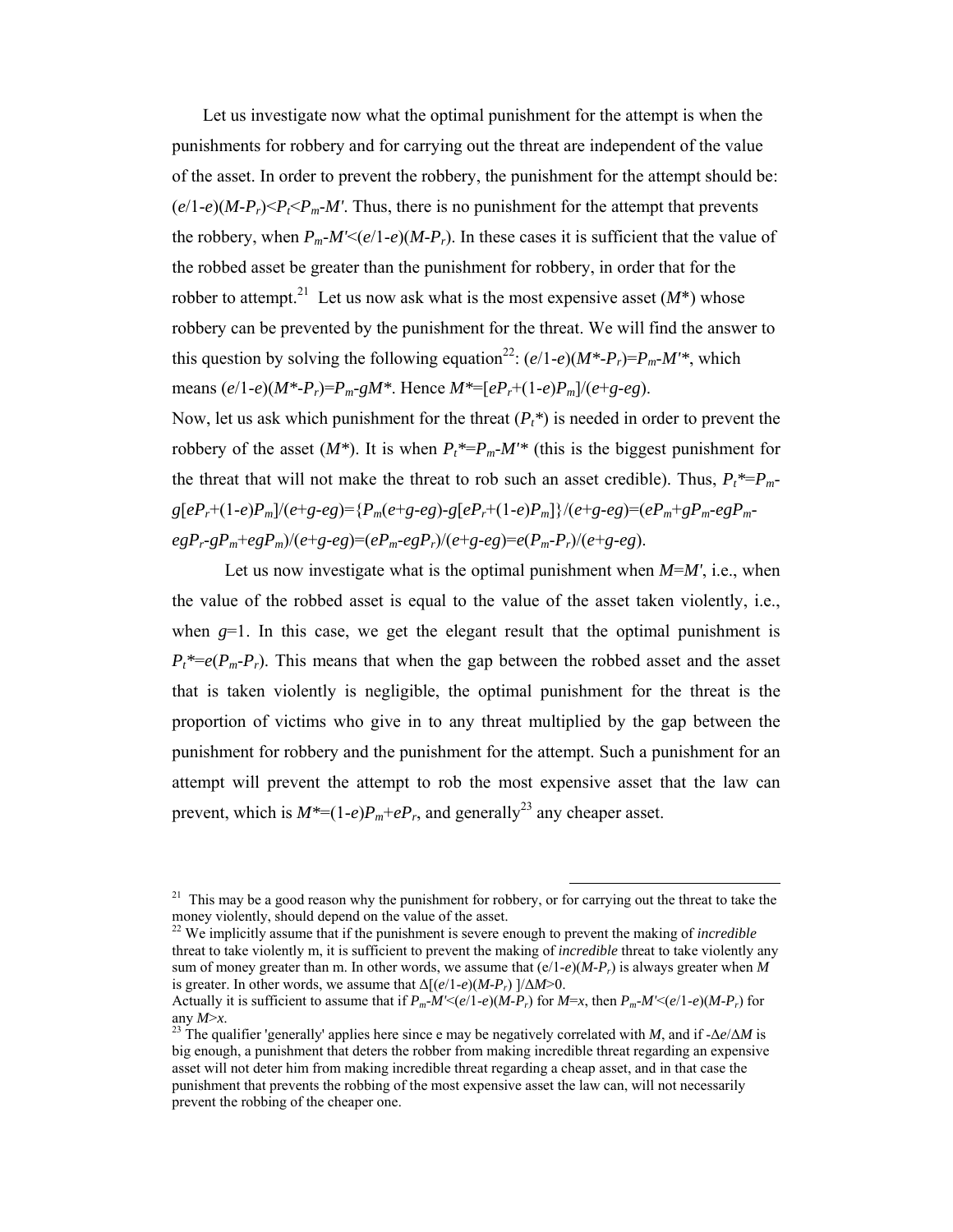We can conclude that when some victims give in to any threat, the punishment for a threat may be productive. It should be severe enough to make it not worthwhile for the robber to attempt, and lenient enough not to make the threat credible. When the number of victims who give in to any threat is bigger, then the punishment should be bigger, but still low enough. When the number of victims who give in to any threat is big enough, the law may lose its capacity to prevent the robbery by punishing for the attempt. Similarly to the result of Bar-Gill and Ben-Shahar, we need the intervention of the law especially in cases where the threatened *may* give in to incredible threats. However, if the punishment for the attempt in such cases is severe enough, then the threat will become credible and encourage robberies. Even if the judge or jury does not have all that data, it is important that in the case of attempted robbery they impose a punishment such that if the criminal knows its size in advance, he will carry out his threat.

### *6.2.4. What Happens If the Robber Does Know That the Victim Will Give in to His Incredible Threat?*

 Let us now investigate a scenario in which the robber's threat is credible but he fears that the victim will not give in. This may be because the victim is irrational (he does not give in to credible threats) or because he is a risk–loving, uninformed type.

We will denote by *h* the probability that the robber believes that the victim will not give in to his credible threat.

This time if the robber's threat is credible  $(P_t > Pm - M')$ , there is a probability of 1-*h* that he will obtain the payoff for a successful robbery  $(M - P_r)$  and a probability of *h* that he will obtain the payoff for taking the asset violently  $(M' - P_t)$ . Hence, given that his is threat credible, he will attempt to rob if and only if  $(M P_r$ )(1-*h*) + *h*(*M'* – *P<sub>m</sub>*)>0. We can see that in this case, our conclusions are stable. The explanation is that the robber knows that in any possible situation he will not pay the price for the threat. If the victim gives in to his threat, he will pay for the robbery, and if he does not give in to his threat, he will pay for taking the asset violently. Hence, the robber is not deterred by the punishment for the threat.

#### **7. CONCLUSION**